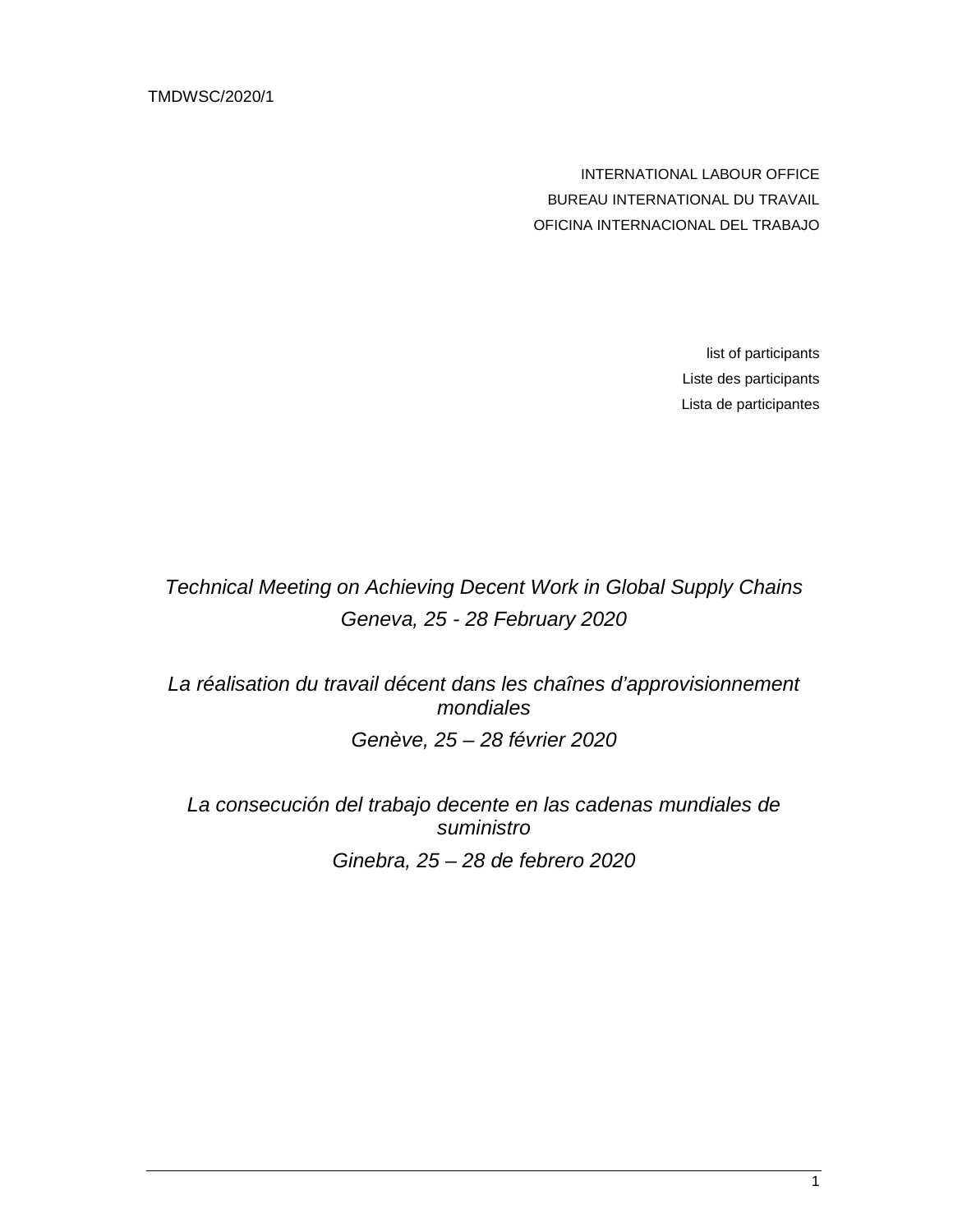## **Chair / Présidente / Presidente**

Ms Lena Margrethe **Hasle** Senior Adviser, Section for Human Rights and Democracy, Norwegian Ministry of Foreign Affairs

Representatives and advisers nominated by Governments Représentants et conseillers techniques nommés par les Gouvernements Representantes y consejeros técnicos nominados por los Gobiernos

#### **Representative / Représentant / Représentante**

Mr Virgil Seafield (**Vice-Chair/ Vice-Président / Vicepresidente)**

Deputy Director General, Employment & Labour Department, Pretoria

#### **ARGENTINA / ARGENTINE / ARGENTINA**

#### **Representative / Représentant / Représentante**

Sr. Germán Proffen Ministro, Missión Permanente de la República Argentina ante los Organismos Internationales, Ginebra

#### **Adviser / Conseiller technique / Consejero técnico**

Srta Estefanía Porta Secretario de Embajada, Missión Permanente de la República Argentina ante los Organismos Internationales, Ginebra

#### **AUSTRALIA / AUSTRALIE / AUSTRALIA**

#### **Representative / Représentant / Représentante**

Mr Steve McGlynn Minister Counsellor (Home Affairs), Geneva

#### **AUSTRIA / AUTRICHE / AUSTRIA**

#### **Representative / Représentant / Représentante**

Ms Iris Dembsher Head, International Social Policy Unit, Vienna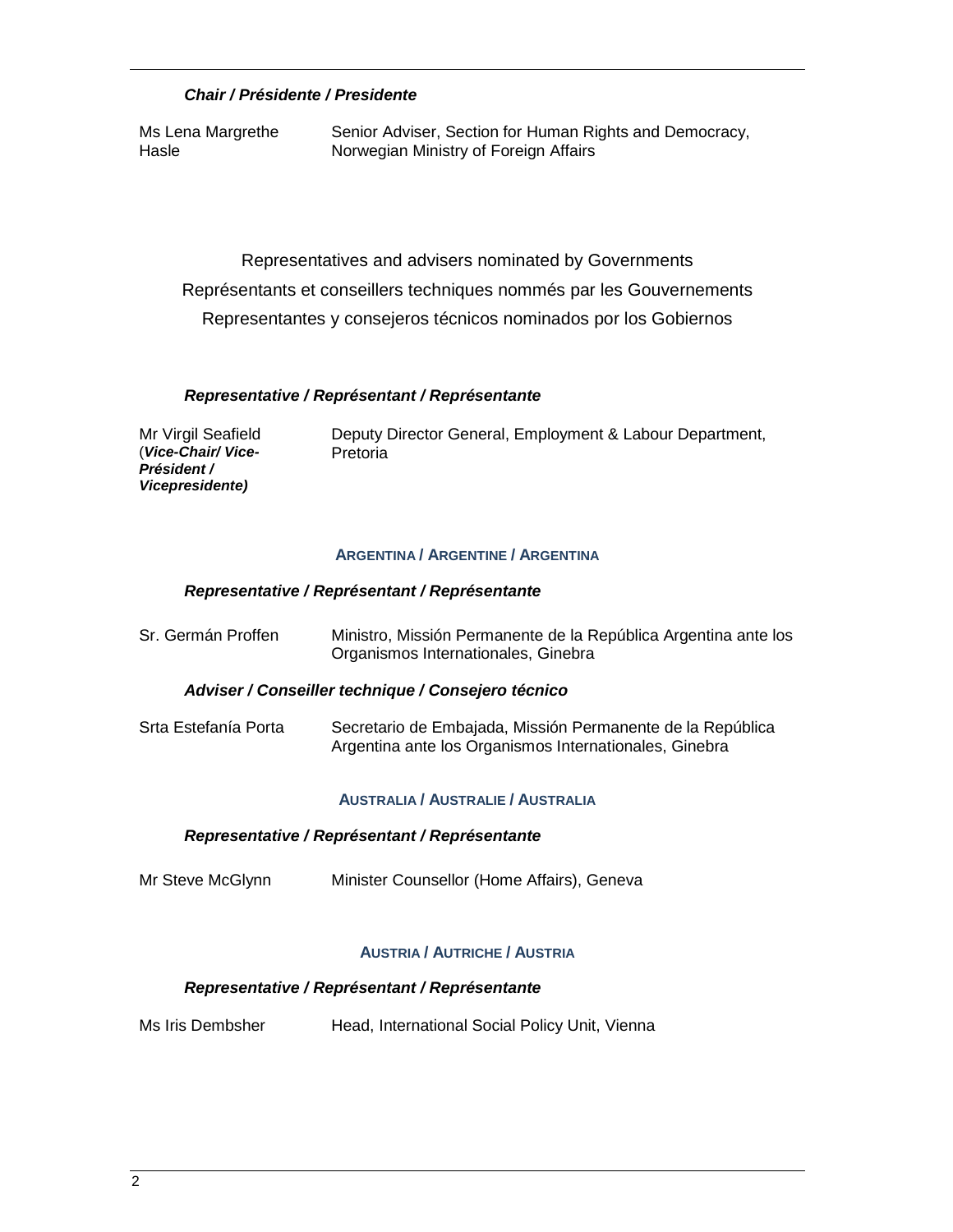### **BRAZIL / BRÉSIL / BRASIL**

#### **Representative / Représentant / Représentante**

| Mr Thiago Laporte | Labour Inspector - Head of Regional Labour Inspectorate, Ministry |
|-------------------|-------------------------------------------------------------------|
|                   | of Economy, Aracaju                                               |

#### **Adviser / Conseiller technique / Consejero técnico**

| Mr Vismar Ravagnani | Second Secretary, Permanent Mission of Brazil to the UN in Geneva |  |  |
|---------------------|-------------------------------------------------------------------|--|--|
|                     |                                                                   |  |  |

#### **BELGIUM / BELGIQUE / BÉLGICA**

#### **Representative / Représentant / Représentante**

Mme Thérèse Boutsen Ministre - Conseillère, Représentation permanente de la Belgique à Genève

#### **Adviser / Conseiller technique / Consejero técnico**

| Mr David Maenaut | Délégué général, Représentation permanente de la Belgique, |  |
|------------------|------------------------------------------------------------|--|
|                  | Genève                                                     |  |

#### **BOTSWANA**

#### **Representative / Représentant / Représentante**

| Mr Michael Moemedi | Permanent mission of Botswana, Geneva |  |
|--------------------|---------------------------------------|--|
| Koorapetse         |                                       |  |

#### **BURKINA FASO**

#### **Representative / Représentant / Représentante**

M. Dieudonné W. Désiré Ambassadeur, Représentant permanent du Burkina Faso, Genève Sougouri

### **Adviser / Conseiller technique / Consejero técnico**

M. Emmanuel Ouali Deuxième Conseiller près de l'Ambassade, Mission permanente du Burkina Faso, Genève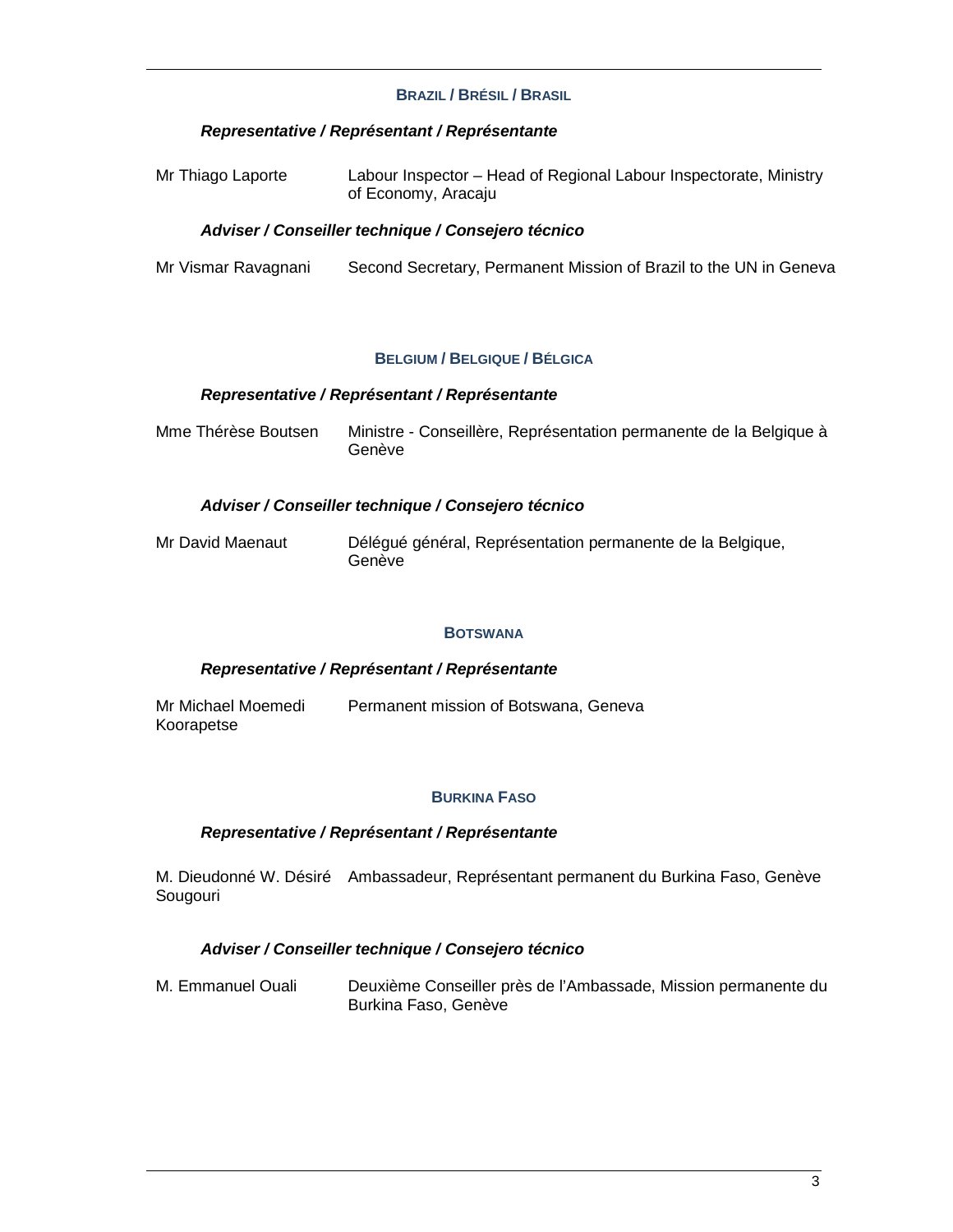#### **CANADA**

### **Representative / Représentant / Représentante**

Mr Sylvain Laberge Deputy Director, Labour Program, Employment and Social Development, Gatineau

#### **Adviser / Conseiller technique / Consejero técnico**

Ms Youna Zhang Senior Policy Analyst, Labour Program, Employment and Social Development, Gatineau

#### **CHILE / CHILI / CHILE**

#### **Representative / Représentant / Représentante**

Sr Juan Pablo Schaeffer Agregado; Misión Permanente de Chile ante la ONU, Geneva

## **CHINA / CHINE / CHINA**

#### **Representative / Représentant / Représentante**

Mr Tao Wang Counsellor, Permanent Mission of China in Geneva

#### **Adviser / Conseiller technique / Consejero técnico**

Mr Si Gao First Secretary, Permanent Mission of China in Geneva

#### **CROATIA / CROATIE / CROACIA**

#### **Representative / Représentant / Représentante**

Ms Nina Antonija Skoro Minister Counsellor, Permanent Mission of the Republic of Croatia to the United Nations Office in Geneva

#### **Adviser / Conseiller technique / Consejero técnico**

| Mr Wojciech Piotr | Counsellor, Delegation of the European Union to the United Nations |
|-------------------|--------------------------------------------------------------------|
| Dziworski         | and other international organizations in Geneva                    |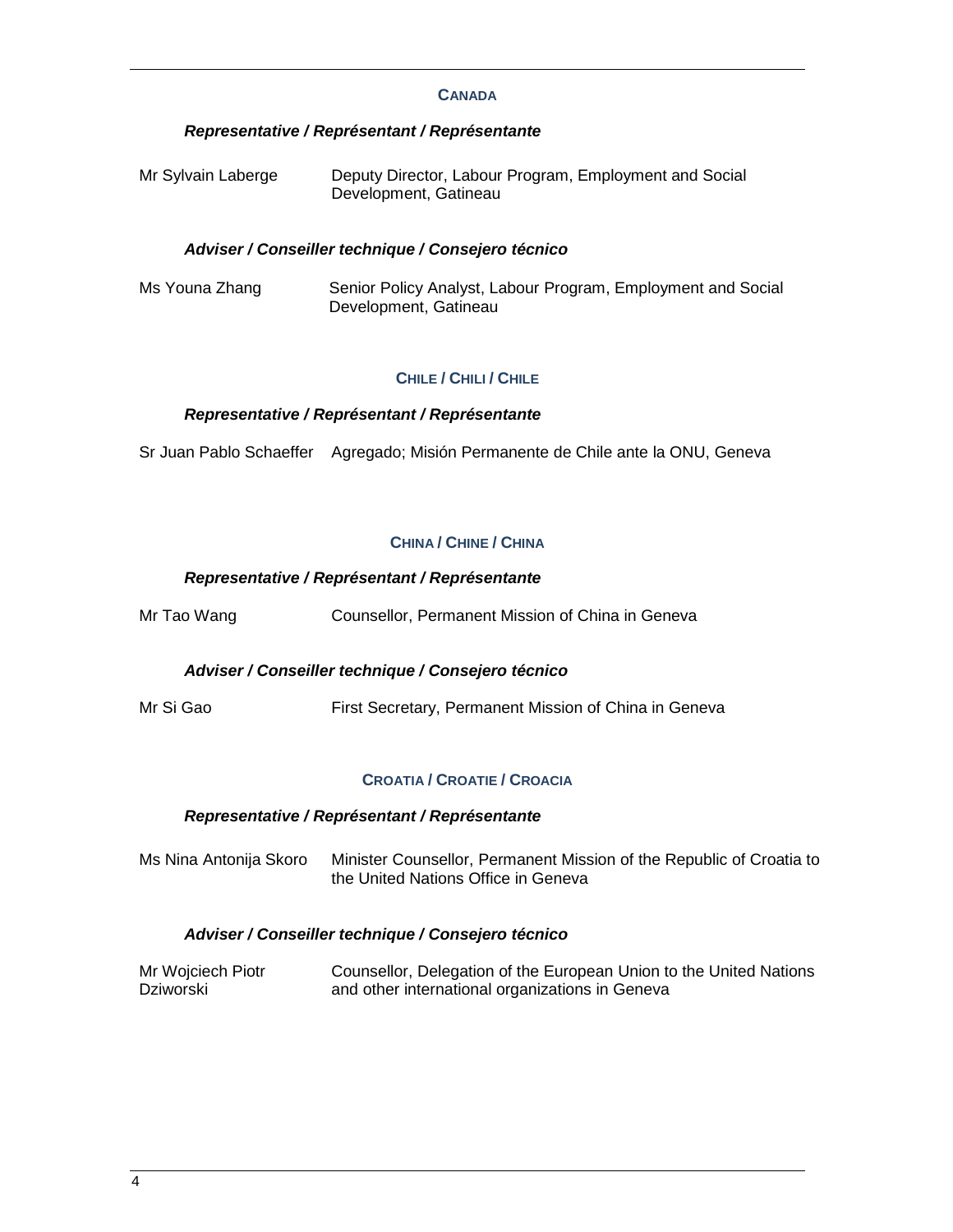#### **DEMOCRATIC REPUBLIC OF CONGO / REPUBLIQUE DEMOCRATIQUE DU CONGO / REPÚBLICA DEMOCRÁTICA DEL CONGO**

### **Representative / Représentant / Représentante**

| Mr Eric Birindwa | Conseiller de la ministre du travail, Ministère de l'emploi, Travail et |
|------------------|-------------------------------------------------------------------------|
| Nyamazi          | Prévoyance Sociale, Kinshasa                                            |

#### **Adviser / Conseiller technique / Consejero técnico**

| Mme Marie Therese | Cheffe, Bureau en charge des normes du travail, Secrétariat général |
|-------------------|---------------------------------------------------------------------|
| Malondo Kunda     | à l'Emploi et Travail, Kinshasa                                     |

#### **EGYPT / EGYPTE / EGIPTO**

#### **Representative / Représentant / Représentante**

| Premier Secrétaire, Mission Permanente d'Egypte, Genève<br>Mr Ahmed Ibrahim |
|-----------------------------------------------------------------------------|
|-----------------------------------------------------------------------------|

#### **ETHIOPIA / ETHIOPIE / ETIOPÍA**

| Ms Firdosa Abdulkadir | Minister, Permanent Mission of Ethiopia to the UN and other |
|-----------------------|-------------------------------------------------------------|
| <b>Ibrahim</b>        | International Organizations, Geneva                         |

#### **FINLAND / FINLANDE / FINLANDIA**

#### **Representative / Représentant / Représentante**

Ms Linda Piirto **Senior Advisor, Ministry of Economic affairs and Employment,** Helsinki

#### **Adviser / Conseiller technique / Consejero técnico**

Dr. Kent Wilska Commercial Counsellor, Department for External Economic Relations, Trade Policy Unit / TUO – 10, Ministry for Foreign affairs, Helsinki

### **GABON / GABON / GABÓN**

#### **Representative / Représentant / Représentante**

M. Ferdinand Mangongo Conseiller chargé des questions sociales et des relations avec l'OIT, Mission Permanente du Gabon, Genève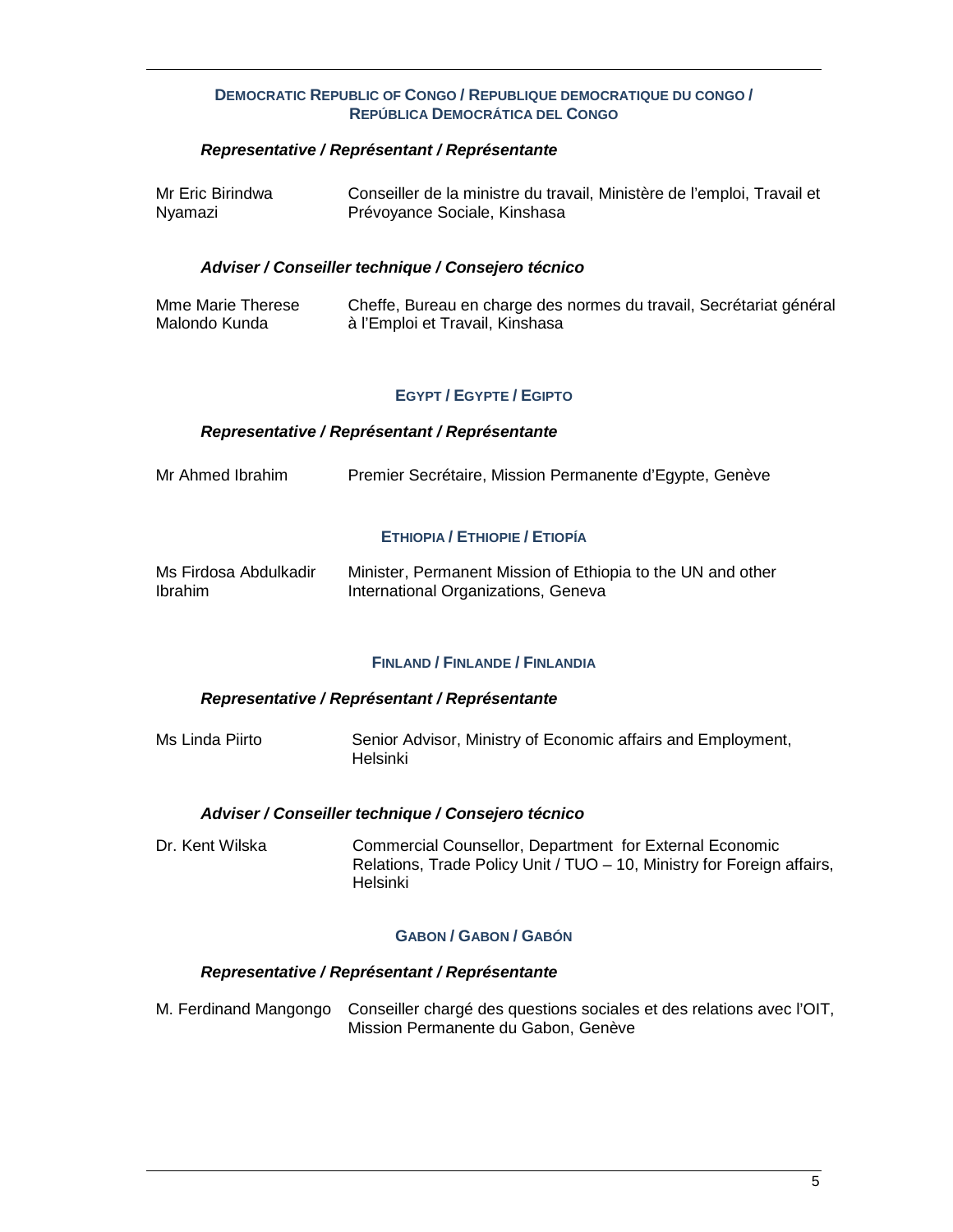#### **GERMANY / ALLEMAGNE / ALEMANIA**

#### **Representative / Représentant / Représentante**

| Ms Svenja Fohgrub | Counsellor for Labour and Social Affairs, Permanent Mission in |  |
|-------------------|----------------------------------------------------------------|--|
|                   | Geneva                                                         |  |

#### **Adviser / Conseiller technique / Consejero técnico**

| Mr Jan-Christian | Senior Advisor, German Ministry of Labour and Social Affairs, Berlin |  |
|------------------|----------------------------------------------------------------------|--|
| <b>Niebank</b>   |                                                                      |  |

#### **HONDURAS**

#### **Representative / Représentant / Représentante**

| S.E. Giampaola Rizzo | Representante Permanente, Misión de Honduras ante la ONU, |
|----------------------|-----------------------------------------------------------|
| Alvarado             | Ginebra                                                   |

#### **Adviser / Conseiller technique / Consejero técnico**

| Ms Lilian Malexy Juarez Primer Secretario, Misión permanente de Honduras ante la ONU, |
|---------------------------------------------------------------------------------------|
| Ginebra                                                                               |

#### **INDIA / INDE / INDIA**

#### **Representative / Représentant / Représentante**

Dr. H. Srinivas **Director General, Government of India, Ministry of Labour &** Employment, New Delhi

#### **Adviser / Conseiller technique / Consejero técnico**

Mr S. V. Ramana Under Secretary, Ministry of Labour & Employment, New Delhi

#### **INDONESIA / INDONÉSIE / INDONESIA**

#### **Representative / Représentant / Représentante**

Ms Yani Malvinawati Mulyadin Head of Section for Budget implementation, Ministry of Manpower, Jakarta

## **Adviser / Conseiller technique / Consejero técnico**

| Ms Dellia Coprianne | Ministry of Manpower, Jakarta |
|---------------------|-------------------------------|
| Syahril             |                               |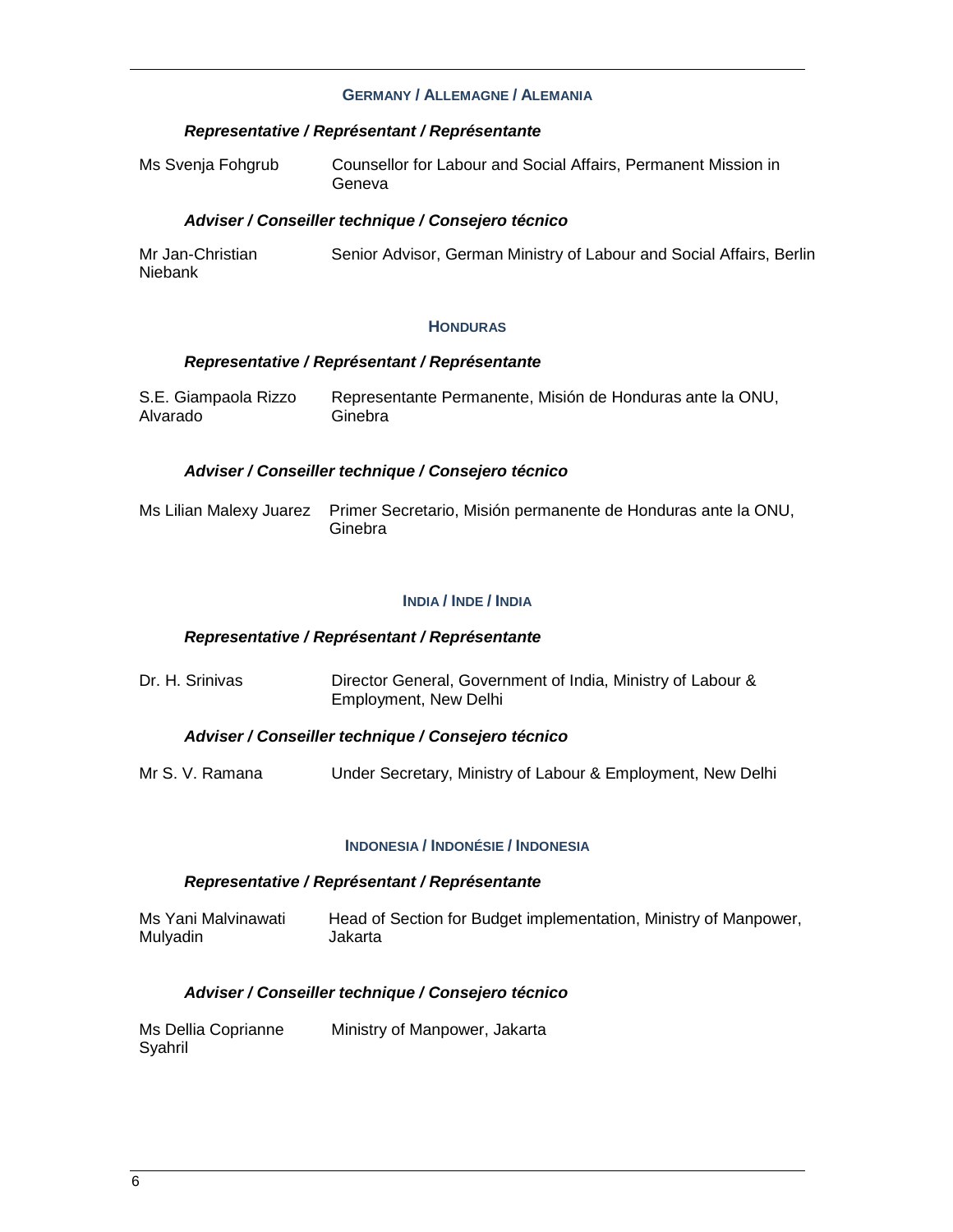#### **IRAN (ISLAMIC REPUBLIC OF) / IRAN (RÉPUBLIQUE ISLAMIQUE D') / IRÁN (REPÚBLICA ISLÁMICA DEL)**

### **Representative / Représentant / Représentante**

Mr Ramin Behzad Representative of the Ministry of Cooperatives, Labour and Social Welfare, Permanent Mission of the I.R of Iran to the United Nations, Geneva

#### **IRELAND / IRLANDE / IRLANDA**

#### **Representative / Représentant / Représentante**

Mr Patrick Rochford First Secretary, Permanent mission of Ireland to the United Nations, Geneva

#### **ITALY / ITALIE / ITALIA**

#### **Representative / Représentant / Représentante**

Ms Gabriella De Stradis Director, Ministry of Foreign Affairs, Rome

#### **Adviser / Conseiller technique / Consejero técnico**

| Ms Maria Grazia | Labour inspector, National Labour Inspectorate, Rome |  |  |
|-----------------|------------------------------------------------------|--|--|
| Lombardi        |                                                      |  |  |

### **JAPAN / JAPON / JAPÓN**

#### **Representative / Représentant / Représentante**

| Mr Akihiro Nakajima | Counsellor, Permanent Mission of Japan to the International |
|---------------------|-------------------------------------------------------------|
|                     | Organizations, Geneva                                       |

#### **MALAYSIA / MALAISIE / MALASIA**

| Mr Mohd Azmi | Labour attaché, Permanent Mission of Malaysia, Geneva |  |
|--------------|-------------------------------------------------------|--|
| Muhammud     |                                                       |  |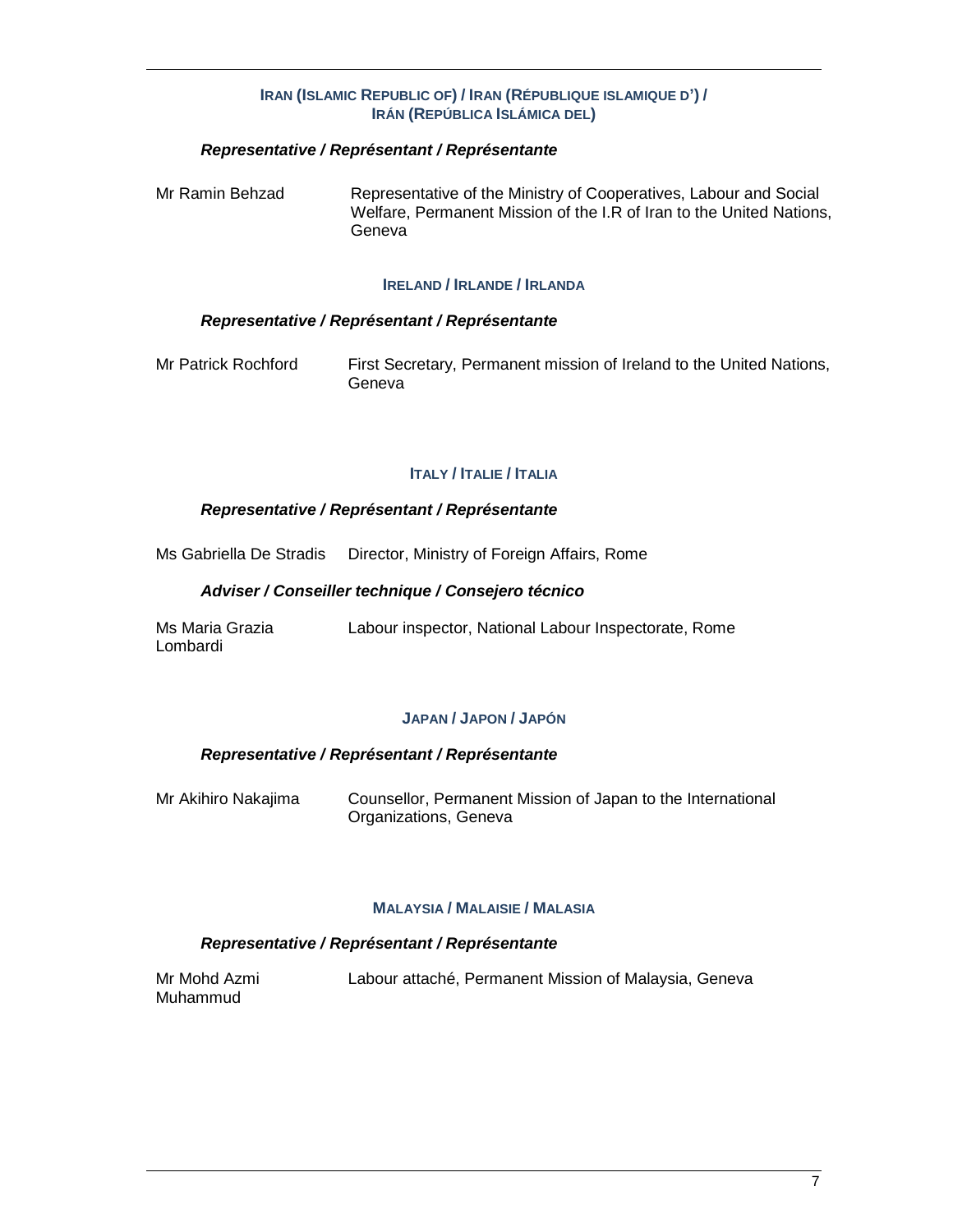#### **MOLDAVIA / MOLDAVIE / MOLDAVIA**

#### **Representative / Représentant / Représentante**

| Ms Nelea Rusu | Secretary of State, Ministry of Health Labour and Social Protection, |
|---------------|----------------------------------------------------------------------|
|               | Chisinau                                                             |

#### **Adviser / Conseiller technique / Consejero técnico**

Ms Anna Gherganova Head, Employment policy and regulation of migration department, Chisinau

#### **MOROCCO / MAROC / MARRUECOS**

#### **Representative / Représentant / Représentante**

M. Larbi Tabit Chef du service des négociations collectives et des conventions du Travail, Ministère du Travail et de l'Insertion Professionnelle, Rabat

#### **Adviser / Conseiller technique / Consejero técnico**

M. Ahmed Bouchlarhem Inspecteur du travail, Direction du travail, Ministère du Travail et de l'Insertion Professionnelle, Rabat

#### **MOZAMBIQUE**

#### **Representative / Représentant / Représentante**

Mr Carlos Jorge Siliya Labor counsellor, Permanent Mission, Geneva

#### **NAMIBIA / NAMIBIE / NAMIBIA**

#### **Representative / Représentant / Représentante**

Mr Elias Amunyela Labour attaché, Permanent Mission of the Republic of Namibia to the United Nations, Geneva

### **NETHERLANDS / PAYS-BAS / PAÍSES BAJOS**

#### **Representative / Représentant / Représentante**

Mr Roel Gans Director of International and European Affairs, Ministry of Social Affairs and Employment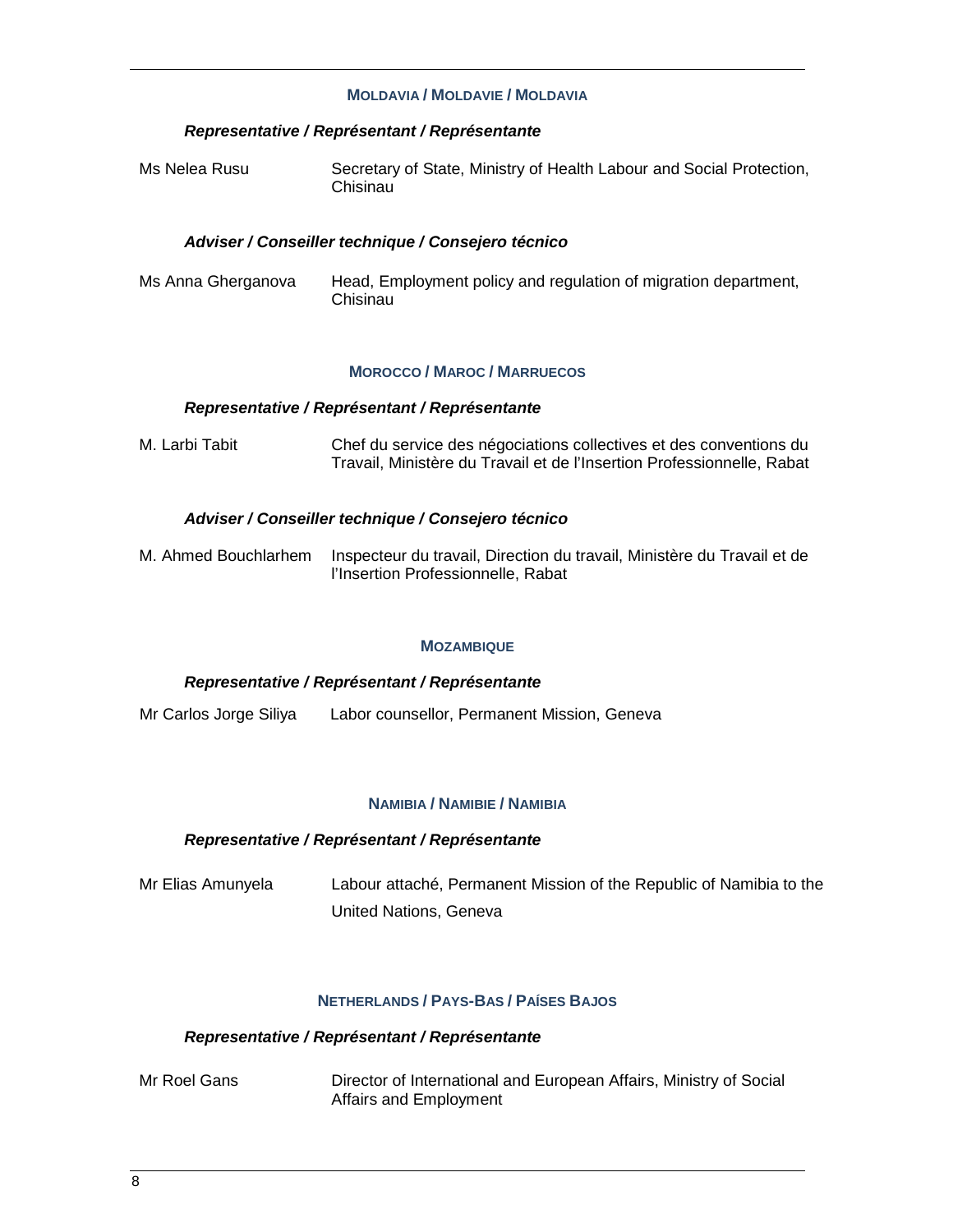#### **Adviser / Conseiller technique / Consejero técnico**

Ms Manon Post First Secretary, Permanent Mission of the Kingdom of the Netherlands

#### **NICARAGUA**

### **Representative / Représentant / Représentante**

Señor Carlos Ernesto Morales Dávila Embajador, Representante Permanente de la República de Nicaragua ante la Organización de las Naciones Unidas, Ginebra

#### **NIGERIA**

#### **Representative / Représentant / Représentante**

Mr Essah Aniefiok Etim Resident Labour Attaché, Permanent Mission of Nigeria, Geneva

#### **OMAN / OMAN / OMÁN**

#### **Representative / Représentant / Représentante**

| Mr Mohammed Ghalib | H.E Human Resources Planning Advisor, Ministry of Manpower, |
|--------------------|-------------------------------------------------------------|
| Alhinai            | Oman                                                        |

#### **PANAMA / PANAMA / PANAMÁ**

#### **Representative / Représentant / Représentante**

| S.E César A. Gómez | Embajador, Representante Permanente Adjunto, Mision Permanente |
|--------------------|----------------------------------------------------------------|
| Ruiloba            | de Panama ante las Naciones Unidas, Geneva                     |

#### **PERU / PÉROU / PERÚ**

| Señor Jesús Adalberto | Abocado, Jefe, Oficina General de Cooperacion y Asuntos             |
|-----------------------|---------------------------------------------------------------------|
| Baldeón Vásquez       | Internationales, Ministerio de Trabajo y Promoción del Empleo, Lima |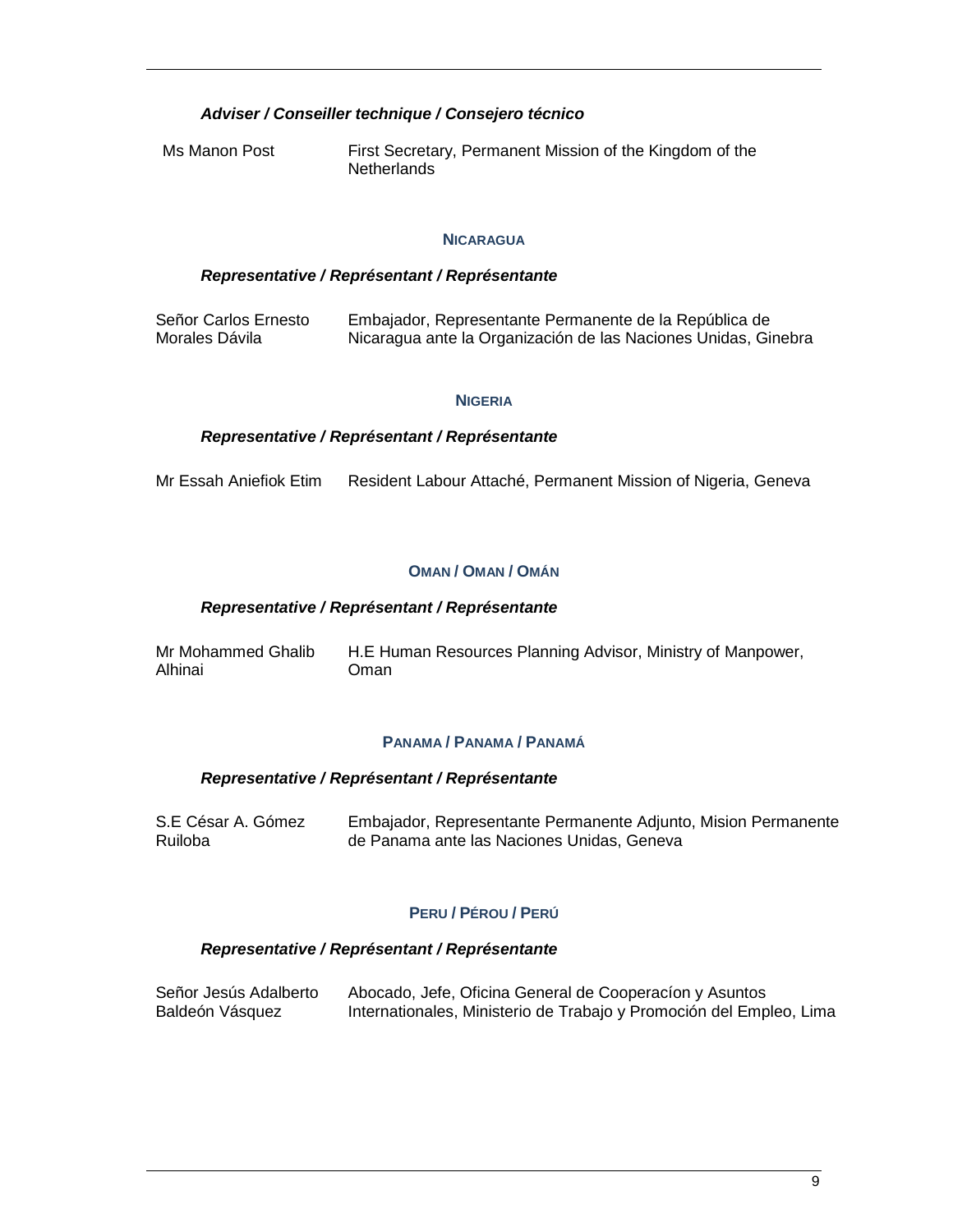#### **PHILIPPINES / PHILIPPINES / FILIPINAS**

#### **Representative / Représentant / Représentante**

| Ms Cheryl L. Daytec- | Labor Attaché II, Philippine Overseas Labor Office, Philippine       |
|----------------------|----------------------------------------------------------------------|
| Yangot               | Mission to the United Nations and other International Organizations, |
|                      | Geneva                                                               |

#### **POLAND / POLOGNE / POLONIA**

#### **Representative / Représentant / Représentante**

| Ms Dominika | Head, CSR and cooperation with NGOs Unit, Ministry of |
|-------------|-------------------------------------------------------|
| Wierzbowska | Development funds and Regional Policy, Warsaw         |

#### **Adviser / Conseiller technique / Consejero técnico**

| Ms Malgorzata Klos | Senior Specialist, Ministry of Development funds and Regional |
|--------------------|---------------------------------------------------------------|
|                    | Policy, Warsaw                                                |

### **SLOVENIA / SLOVENIE / ESLOVENIA**

#### **Representative / Représentant / Représentante**

| Ms Urska Draksler | Advisor, Labour and Labour rights Directorate, Ministry of Labour, |
|-------------------|--------------------------------------------------------------------|
|                   | Family and Social Affairs and Equal Opportunities, Ljubljana       |

#### **SOUTH AFRICA / AFRIQUE DU SUD / SUDÁFRICA**

### **Representative / Représentant / Représentante**

| Mr Virgil Seafield | Deputy Director General, Employment & Labour Department, |
|--------------------|----------------------------------------------------------|
|                    | Pretoria                                                 |

#### **Adviser / Conseiller technique / Consejero técnico**

Mr Sipho Jacob Ndebele Chief, Employment & Labour Department, Pretoria

#### **SPAIN / ESPAGNE / ESPAÑA**

| D. Juan Manuel | Subdirector General, Economía social y de la responsabilidad social |
|----------------|---------------------------------------------------------------------|
| Sánchez-Terán  | de las Empresas, Ministerio de Trabajo, Migraciones y Seguridad     |
|                | social. Madrid                                                      |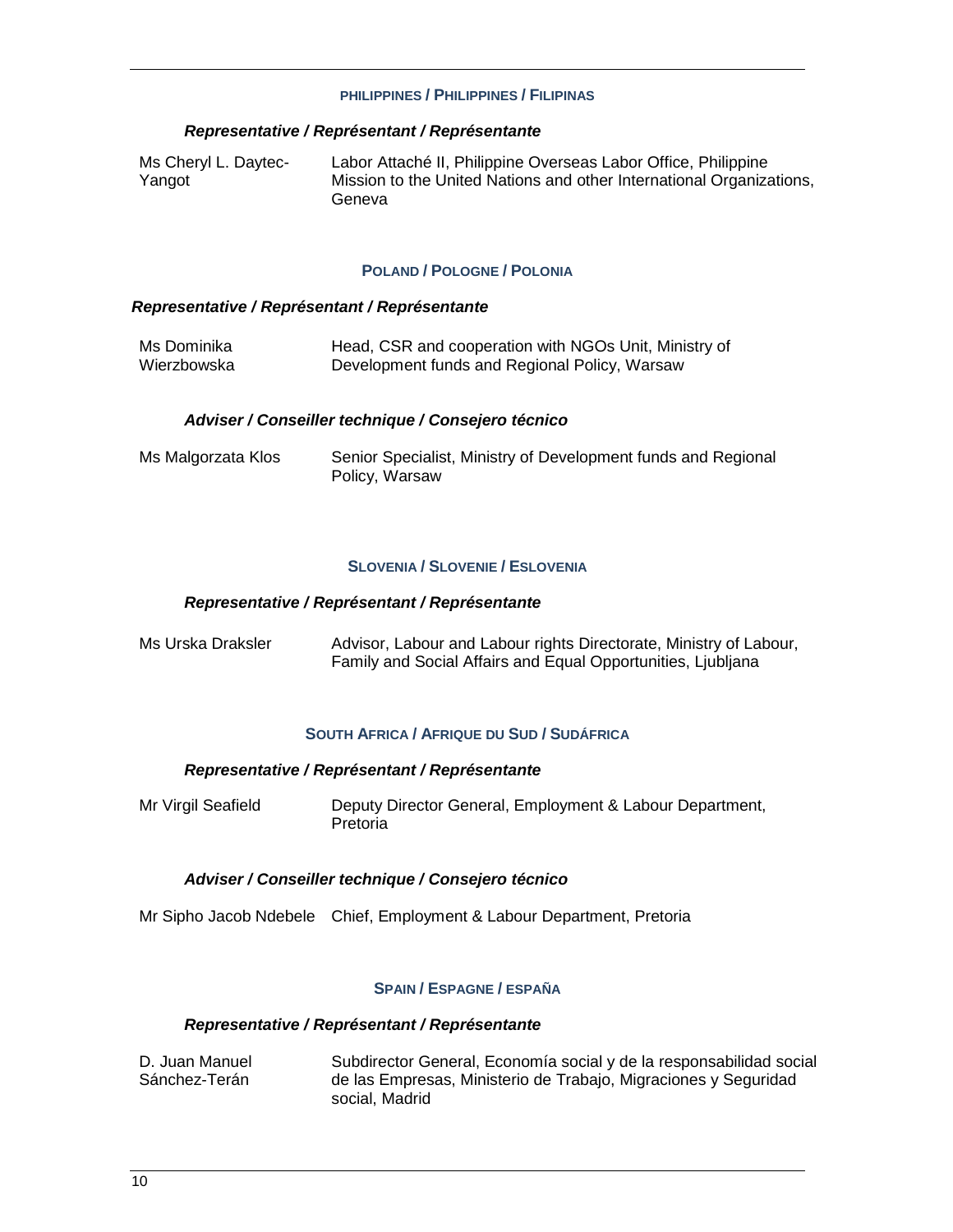## **Adviser / Conseiller technique / Consejero técnico**

Macarena Montalbán Gordon Inspectora de trabajo y Seguridad Social Subdirección General para la Coordinación de la Inspección del Sistema de Relaciones Laborales, Ministerio de Trabajo, Migraciones y Seguridad social, Madrid

#### **SRI LANKA**

#### **Representative / Représentant / Représentante**

| Mr D. M. Sarath  | Secretary, Ministry of Skill Development, Employment and Labour |
|------------------|-----------------------------------------------------------------|
| Abayagunawardana | Relations, Colombo                                              |

#### **SWITZERLAND / SUISSE / SUIZA**

#### **Representative / Représentant / Représentante**

Mr Andri Meier Advisor, State Secretariat for Economic Affairs SECO, Bern

#### **Adviser / Conseiller technique / Consejero técnico**

Mr Patrick Läderach Project Manager, State Secretariat for Economic Affairs SECO, Bern

#### **SYRIA / SYRIE / SIRIA**

#### **Representative / Représentant / Représentante**

Mr. Suleiman Sarra Deputy Permanent Representative, Permanent Mission of Syria

#### **Adviser / Conseiller technique / Consejero técnico**

Mr. Farid Jeanbart Third Secretary, Permanent Mission of Syria

#### **THAILAND / THAILAND / TAILANDIA**

#### **Representatives / Représentant / Représentantes**

Mr Sompot Kwangkaew Executive Director, Labour Standard Development Bureau, Ministry of Labour, Bangkok

#### **Adviser / Conseiller technique / Consejero técnico**

Ms Punjachom Suknark Labour Officer, Labour Standard Development Bureau, Ministry of Labour, Bangkok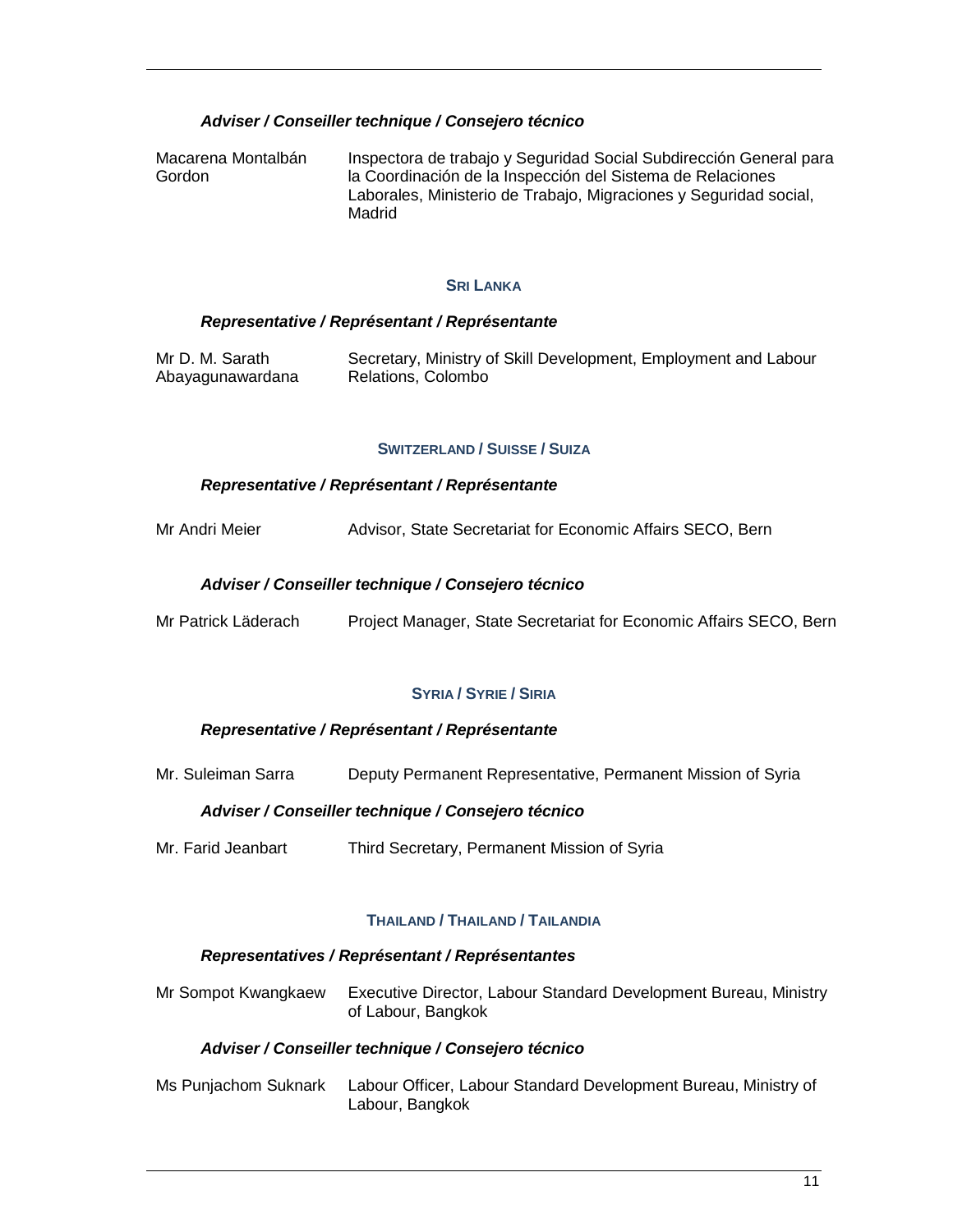### **TUNISIA / TUNISIE / TÚNEZ**

### **Representative / Représentant / Représentante**

| M. Taoufik Kalthoum | Directeur Général, Unité d'Encadrement des Investisseurs, Ministère |
|---------------------|---------------------------------------------------------------------|
|                     | des Affaires Sociales, Tunis                                        |

#### **TURKEY / TURQUIE / TURQUÍA**

### **Representative / Représentant / Représentante**

Mr. Erhan Batur Counsellor, Permanent Mission, Geneva

#### **Adviser / Conseiller technique / Consejero técnico**

Mr Fatih Acar Expert, Permanent Mission, Geneva

#### **UNITED KINGDOM / ROYAUME-UNI / REINO UNIDO**

#### **Representative / Représentant / Représentante**

Ms Kristina Dockray International Policy Officer, Department for Work and Pensions, London

#### **Adviser / Conseiller technique / Consejero técnico**

Charles Patterson Policy Officer, Modern Slavery Team, Multilateral Policy Directorate, Foreign and Commonwealth Office, London

#### **URUGUAY**

#### **Representative / Représentant / Représentante**

Embajador Ricardo González Representante permanente del Uruguay ante Naciones Unidas en Ginebra

#### **Adviser / Conseiller technique / Consejero técnico**

| Señora Laura Silva | Secretaria de Primera, Misión Permanente del Uruguay ante |
|--------------------|-----------------------------------------------------------|
|                    | Naciones Unidas, Ginebra                                  |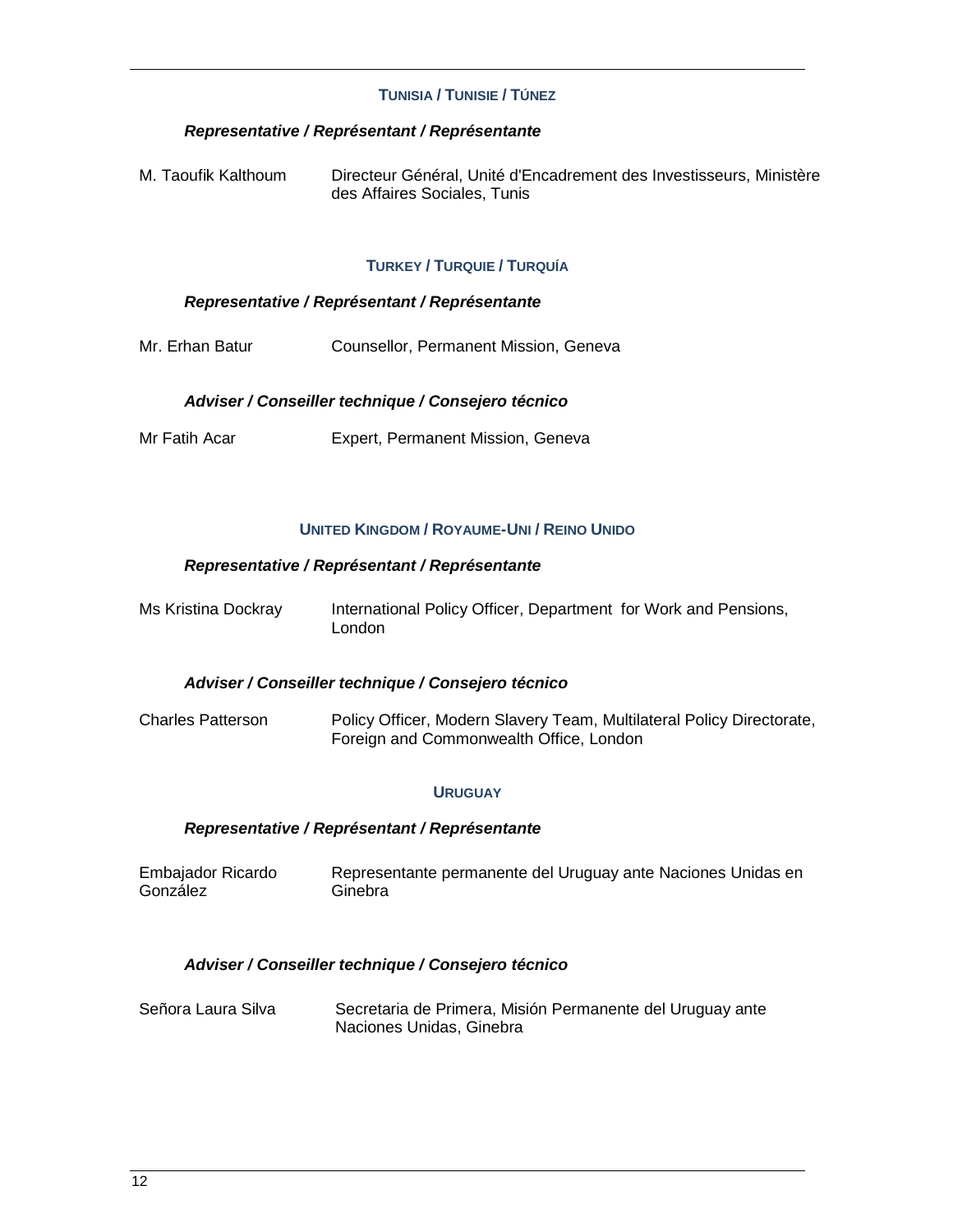## **UNITED STATES OF AMERICA / ÉTATS**‐**UNIS D'AMÉRIQUE / ESTADOS UNIDOS DE AMÉRICA**

## **Representative / Représentant / Représentante**

| Mr Robert B. Shepard | Director, Office of International Relations and Economic Research |
|----------------------|-------------------------------------------------------------------|
|                      | U.S. Department of Labor, Washington                              |

## **Adviser / Conseiller technique / Consejero técnico**

| Mr Austin Pedersen | Division Chief, Research and Policy                        |
|--------------------|------------------------------------------------------------|
|                    | Office of Child Labor, Forced Labor, and Human Trafficking |
|                    | U.S. Department of Labor, Washington                       |

#### **UZBEKISTAN / OUZBÉKISTAN / UZBEKISTÁN**

### **Representative / Représentant / Représentante**

| Mr Rakhimjon | State Labor Inspector, Chief Specialist of State Labour Inspectorate, |
|--------------|-----------------------------------------------------------------------|
| Rakhmonov    | Ministry of Employment and Labor Relations, Tashkent                  |

## **Adviser / Conseiller technique / Consejero técnico**

| Ms Lira Zaynilova | Chief Specialist, Department for Public labour Services, Ministry of |
|-------------------|----------------------------------------------------------------------|
|                   | Employment and Labor Relations, Tashkent                             |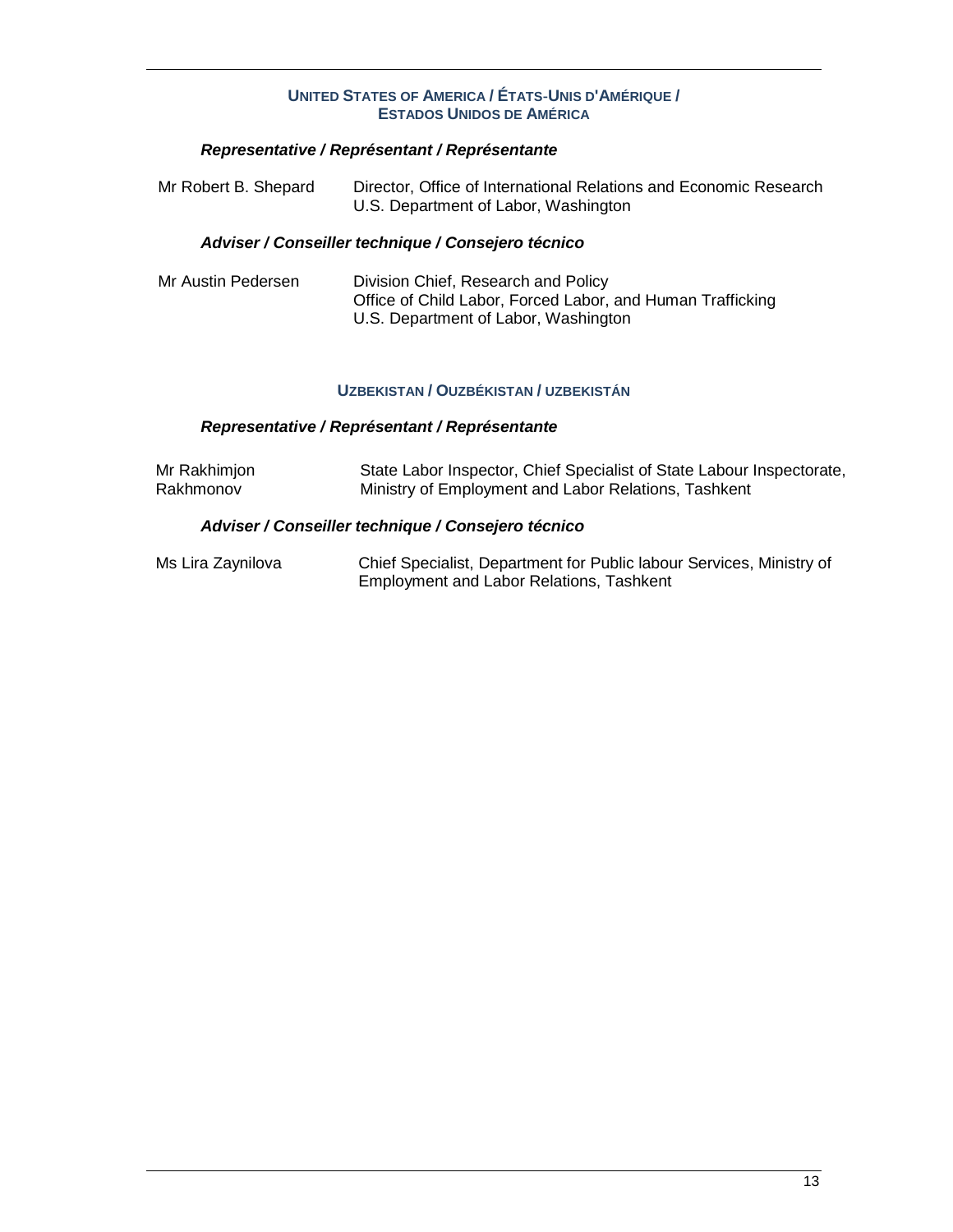Representatives and advisers nominated by the Employers' Group of the Governing Body

Représentants et conseillers techniques nommés par le Groupe des Employeurs du Conseil d'Administration

Representantes y consejeros técnicos nominados por el Grupo de Empleadores del Consejo de Administración

| Mr Mthunzi Mdwaba<br>(Vice-Chair/Vice-<br>Président /<br>Vicepresidente) | IOE Vice-President to the ILO                                                                                                     |  |
|--------------------------------------------------------------------------|-----------------------------------------------------------------------------------------------------------------------------------|--|
| Ms Alessandra<br>D'Amico                                                 | Vice President - Cambodian Federation of Employers and<br><b>Business Associations, CAMFEBA- Cambodia</b>                         |  |
| Ms Renate Hornung-<br>Draus                                              | Managing Director - European and International Affairs,<br>Confederation of German Employers' Associations, BDA-Germany           |  |
| Ms Heather Mak                                                           | Principal of Heather Mak Consulting Inc., Canada                                                                                  |  |
| Mr Douglas Opio                                                          | Executive Director - Federation of Uganda Employers, FUE-<br>Uganda                                                               |  |
| Ms Laura Rubbo                                                           | Chair, Corporate Responsibility and Labor Affairs Committee -<br>United States Council for International Business, USCIB-USA      |  |
| Ms Anne Vauchez                                                          | Directrice Affaires sociales européennes et internationales -<br>Mouvement des entreprises de France, MEDEF-France                |  |
| Mr Fernando Yllanes                                                      | Member of the Social Security and Human Rights Commission,<br>Confederación de Camaras Nacional de Industrias, CONCAMIN<br>Mexico |  |
| Adviser / Conseiller technique / Consejero técnico                       |                                                                                                                                   |  |
| Ms Monique Gerson                                                        | Global Human Rights Specialist, Samsung Electronics, Belgium                                                                      |  |
| Mr Paul Noll                                                             | Deputy Director, Confederation of German Employers'<br>Associations, BDA-Germany                                                  |  |
| Ms Gabriella Rigg<br>Herzog                                              | Vice President, Corporate Responsibility and Labor Affairs, United<br>States Council for Intemational Business, USCIB-USA         |  |
| Ms Delphine Rudelli                                                      | Directrice des affaires européennes et internationales, Union des<br>industries et métiers de la métallurgie, UIMM-France         |  |
| Mr Brent Wilton                                                          | Global Head of Workplace Rights, the Coca-Cola Company,<br><b>TCCC-USA</b>                                                        |  |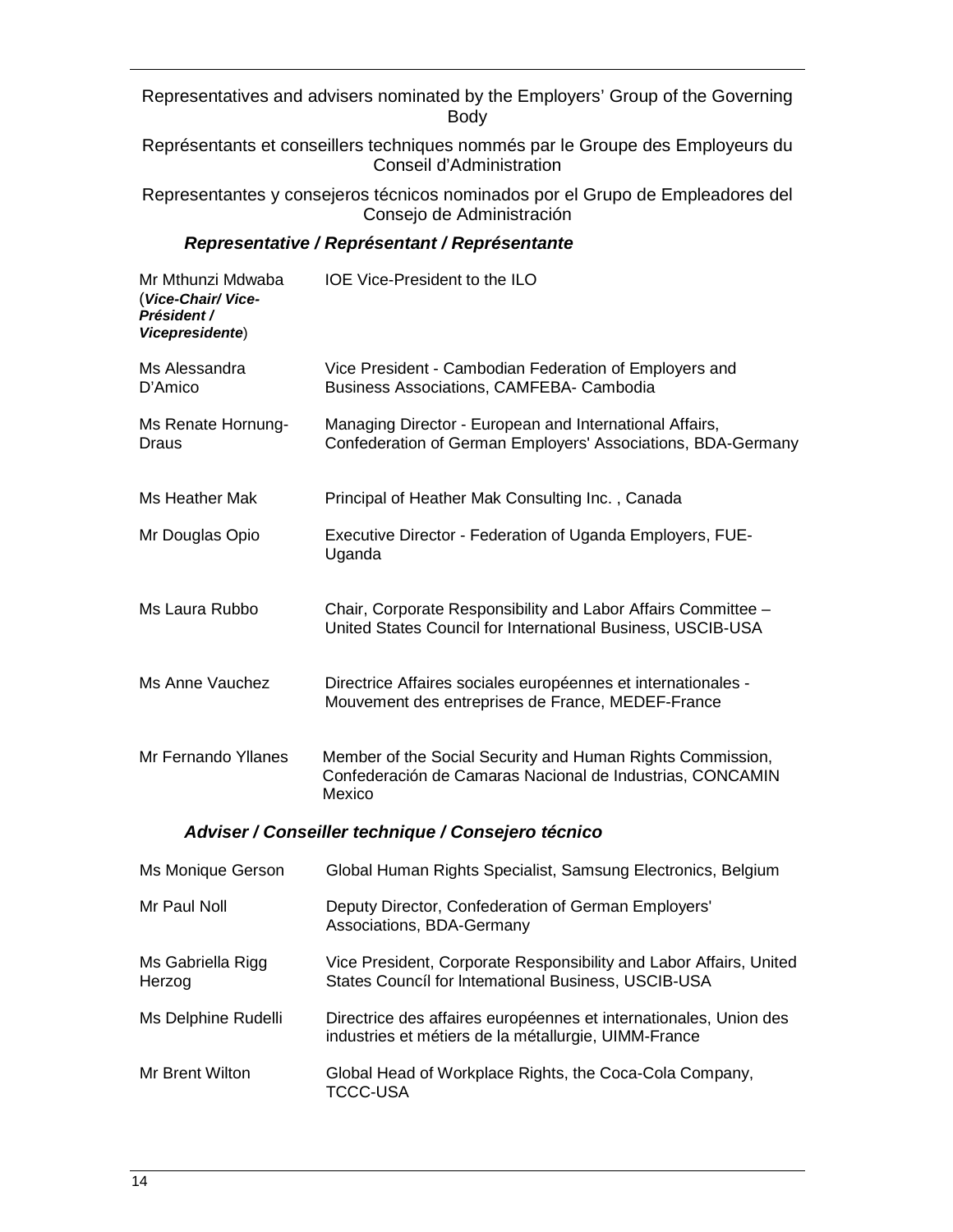# Employers' secretariat Sécretariat des employeurs Secretariado de los empleadores

| Mr Peter Hall      | Advisor, International Organisation of Employers, IOE                     |
|--------------------|---------------------------------------------------------------------------|
| Mr Matthias Thorns | Deputy Secretary-General, International Organisation of Employers,<br>IOF |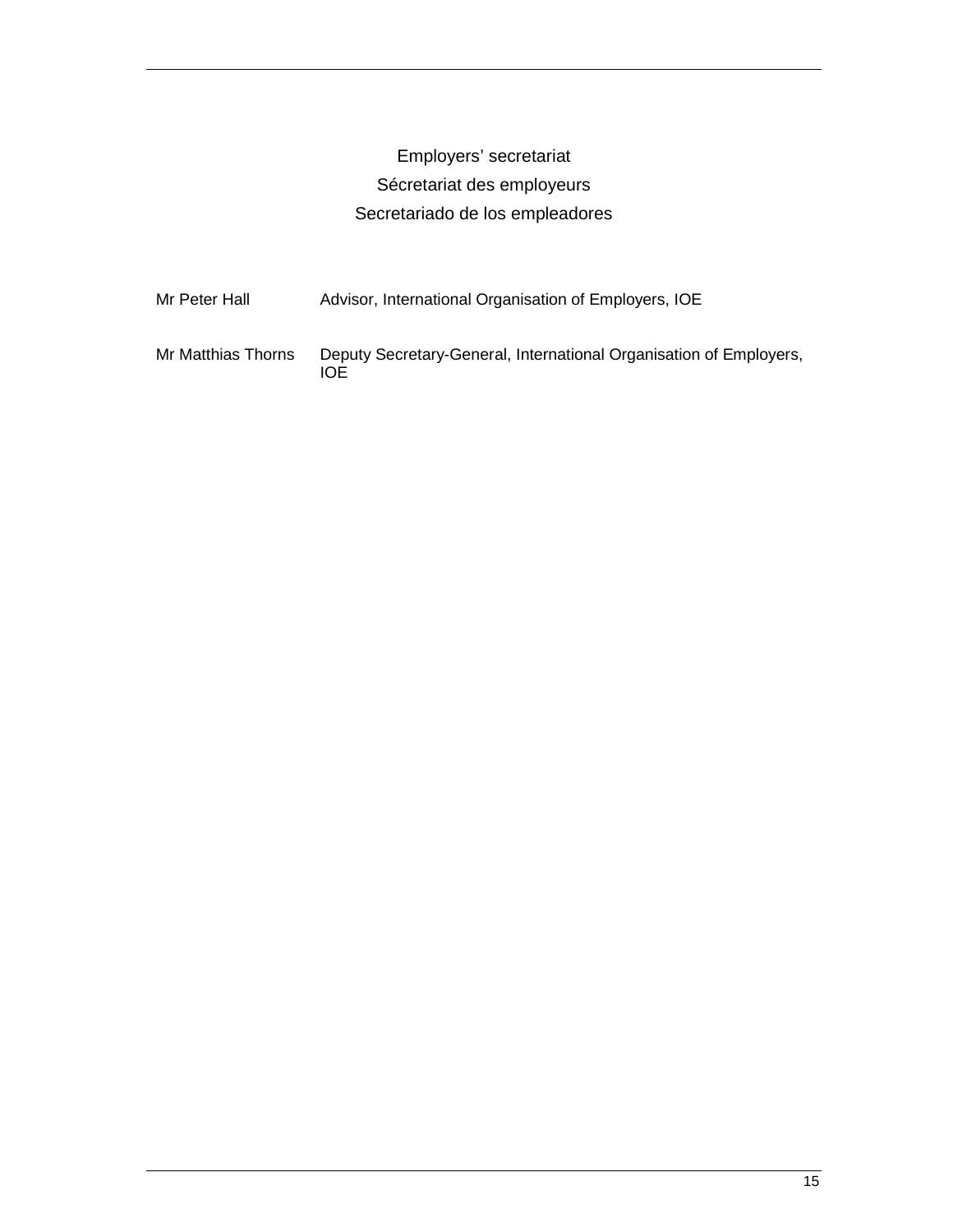Representatives and advisers nominated by the Workers' Group of the Governing

Body

Représentants et conseillers techniques nommés par le Groupe des Travailleurs du

Conseil d'Administration

Representantes y consejeros técnicos nominados por el Grupo de Trabajadores del

Consejo de Administración

| Ms Catelene Passchier<br>(Vice-Chair/Vice-<br>Présidente /<br>Vicepresidente) | Vice-Chair, Special adviser, Dutch Confederation of Trade<br>Unions(FNV) Netherlands                                                                           |  |
|-------------------------------------------------------------------------------|----------------------------------------------------------------------------------------------------------------------------------------------------------------|--|
| Ms Marjorie Alexandre                                                         | Secrétaire Confédérale, Confédération Général du Travail - Force<br>Ouvrière, CGT-FO France                                                                    |  |
| Ms Prihanani Boenadi                                                          | Vice President of International department, Confederation of<br>Indonesian Trade Unions, KSPI/CITU Indonesia                                                   |  |
| Ms Annette Chipeleme                                                          | Director of Organisation and Recruitment, Zambia Congress of<br>Trade unions, ZCTU Zambia                                                                      |  |
| Mr James Ritchie                                                              | Assistant, General Secretary, International Union of Food,<br>Agriculture, Hotel, Restaurant, catering, Tobacco and Allied Workers<br>Associations, IUF Geneva |  |
| Mr Ruwan Subasinghe                                                           | Legal director, International Transport Workers' Federation, ITF<br><b>United Kingdom</b>                                                                      |  |
| Ms Monica Tepfer                                                              | Miembro del Equipo de Relaciones internacionales, Confederación<br>General del Trabajo, CGT Argentina                                                          |  |
| Ms Carolin Vollmann                                                           | Head of Section of the international department, German<br>Confederation of Trade Unions, DGB Germany                                                          |  |
| Adviser / Conseiller technique / Consejero técnico                            |                                                                                                                                                                |  |
| Ms Alke Boessiger                                                             | Deputy General Secretary, UNI Global Union, Switzerland                                                                                                        |  |
| Ms Christy Hoffmann                                                           | General Secretary UNI Global Union, Switzerland                                                                                                                |  |
| Mr Kemal Özkan                                                                | Assistant General Secretary IndustriALL Global Union, Switzerland                                                                                              |  |
| Mr Camilo Rubiano,                                                            | Trade Union Rights and National Administration Officer Public<br>Services International, France                                                                |  |
| Mr Jeff Vogt                                                                  | Director of Rule of law, Solidarity Centre, USA                                                                                                                |  |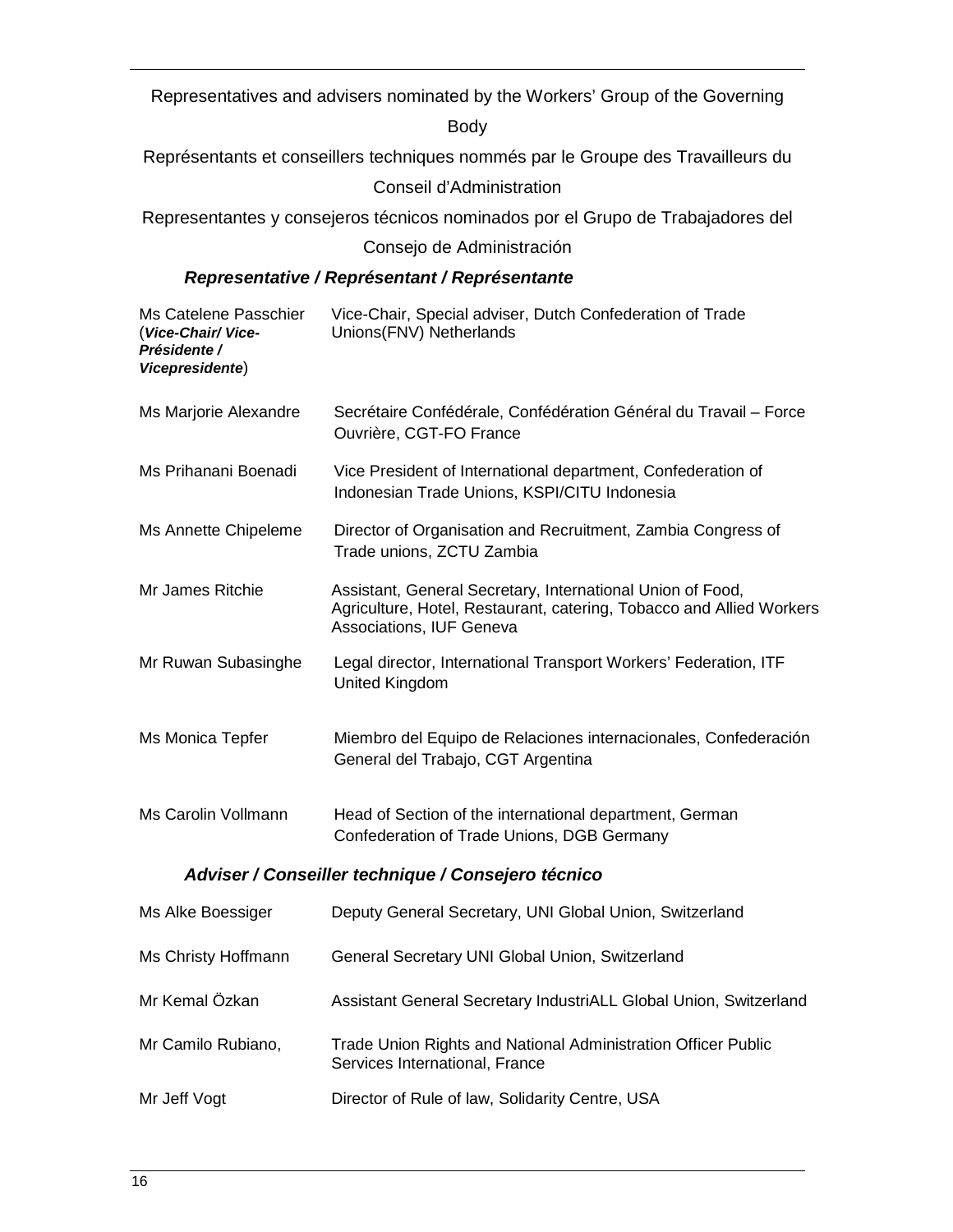## Workers secretariat

## Sécretariat des travailleurs

## Secretariado de los trabajadores

| Ms Raquel        | Director, International Trade Union Confederation (ITUC), Geneva                         |
|------------------|------------------------------------------------------------------------------------------|
| <b>GONZALEZ</b>  | office                                                                                   |
| Ms Maria Teresa  | Assistant Director, International Trade Union Confederation (ITUC),                      |
| <b>LLANOS</b>    | Geneva Office                                                                            |
| Ms Makbule SAHAN | Director, Legal Unit, International Trade Union Confederation (ITUC),<br><b>Brussels</b> |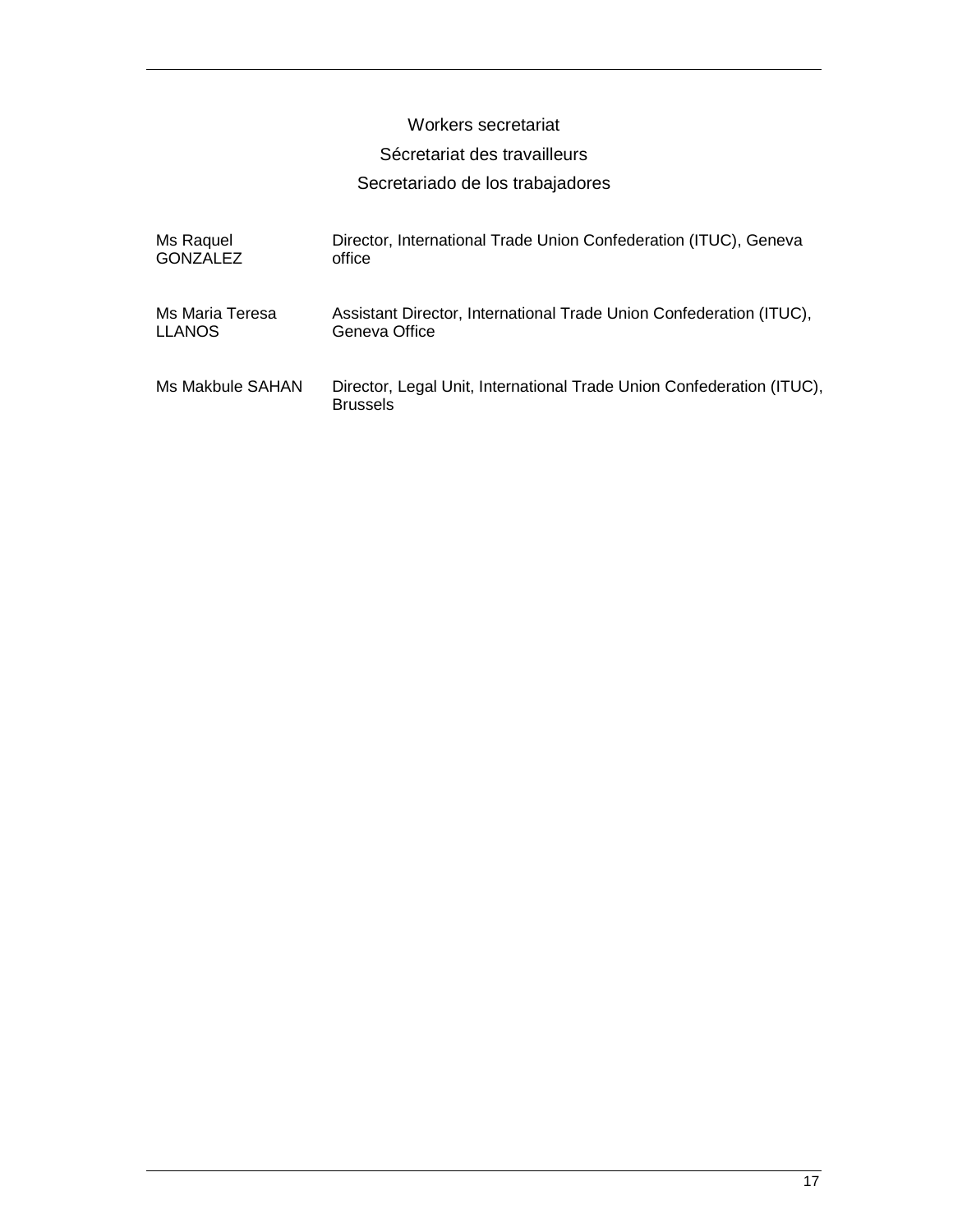## **Observers**

## **Observateurs**

## **Observadores**

## **Governments / Gouvernements / Gobiernos**

## **ALGERIA / ALGERIE / ARGELIA**

## **Representative / Représentant / Représentante**

| Mr Mohamed Bakir |  | First Secretary, Permanent Mission of Algeria |
|------------------|--|-----------------------------------------------|
|------------------|--|-----------------------------------------------|

#### **BARBADOS / LA BARBADE / BABARDOS**

## **Representative / Représentant / Représentante**

| Mr Dwaine Inniss | First Secretary, Permanent mission of Barbados to the United |
|------------------|--------------------------------------------------------------|
|                  | Nations Office and other International Organisations, Geneva |

#### **COLOMBIA / COLOMBIE / COLOMBIA**

#### **Representative / Représentant / Représentante**

| Ms Natalia Maria Pulido | Second Secretary, Permanent Mission of Colombia to the United<br>Nations in Geneva |
|-------------------------|------------------------------------------------------------------------------------|
| Mr Yesid Serrano        | Third Secretary, Permanent Mission of Colombia to the United<br>Nations in Geneva  |
| Ms Leszli Kalli         | Third Secretary, Permanent Mission of Colombia to the United<br>Nations in Geneva  |
| Ms Valentina Zabala     | Intern, Permanent Mission of Colombia to the United Nations in<br>Geneva           |

## **CUBA**

| Sra. Alicia González | Diplomática, Misión Permanente de Cuba ante la Oficina de las |
|----------------------|---------------------------------------------------------------|
| Gutiérrez            | Naciones Unidas, Ginebra                                      |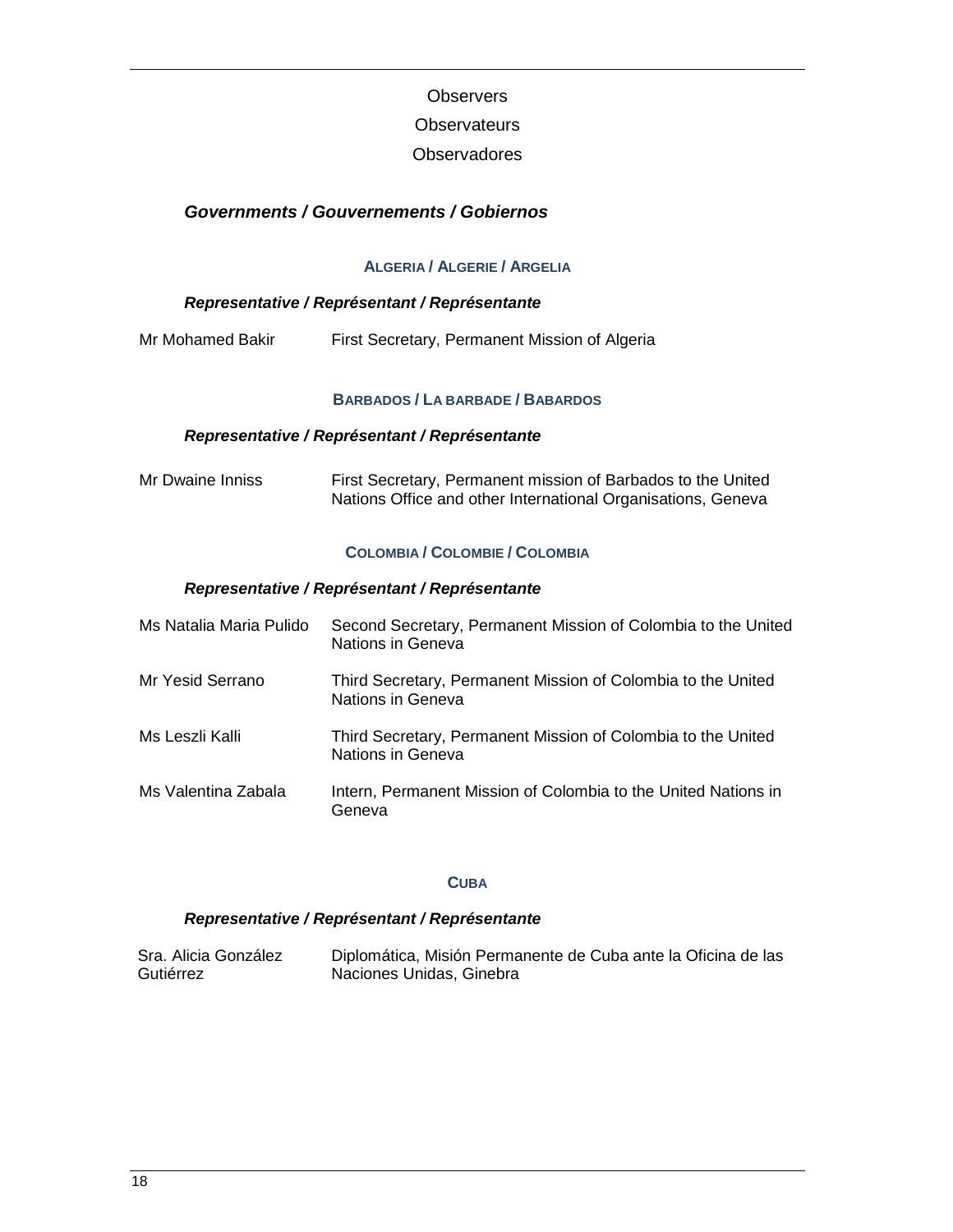## **CZECHIA/ TCHÉQUIE / CHEQUIA**

### **Representative / Représentant / Représentante**

| Mr Adam Gromnica | Public Procurement Unit, Ministry of Labour and Social Affairs,<br>Prague                                             |
|------------------|-----------------------------------------------------------------------------------------------------------------------|
| Mr Jan Vácha     | Head, collective Bargaining Unit, Department for Labour Legislation,<br>Ministry of Labour and Social Affairs, Prague |

#### **DOMINICAN REPUBLIC / RÉPUBLIQUE DOMINICAINE / REPÚBLICA DOMINICANA**

#### **Representative / Représentant / Représentante**

Señora Priscila Bautista Consejera, Misión Permanente de la República Dominicana, Ginebra de la Cruz

## **ECUADOR / ÉQUATEUR /ECUADOR**

#### **Representative / Représentant / Représentante**

| Ms Paola Diaz | Segundo Secretario, Misión Permanente del Ecuador ante Naciones |
|---------------|-----------------------------------------------------------------|
| Nazareno      | Unidas.                                                         |

## **FRANCE / FRANCE / FRANCIA**

#### **Representative / Représentant / Représentante**

M. Martin Denis Conseiller de la déléguée du gouvernement français auprès de l'OIT

#### **GREECE / GRÈCE / GRECIA**

#### **Representative / Représentant / Représentante**

Ms Myrto Gkouva ILO Expert at the permanent Mission

#### **ICELAND / ISLANDE / ISLANDIA**

| Ms Anna Lilja | Special envoy in International Health and Labour |
|---------------|--------------------------------------------------|
| Gunnarsdottir |                                                  |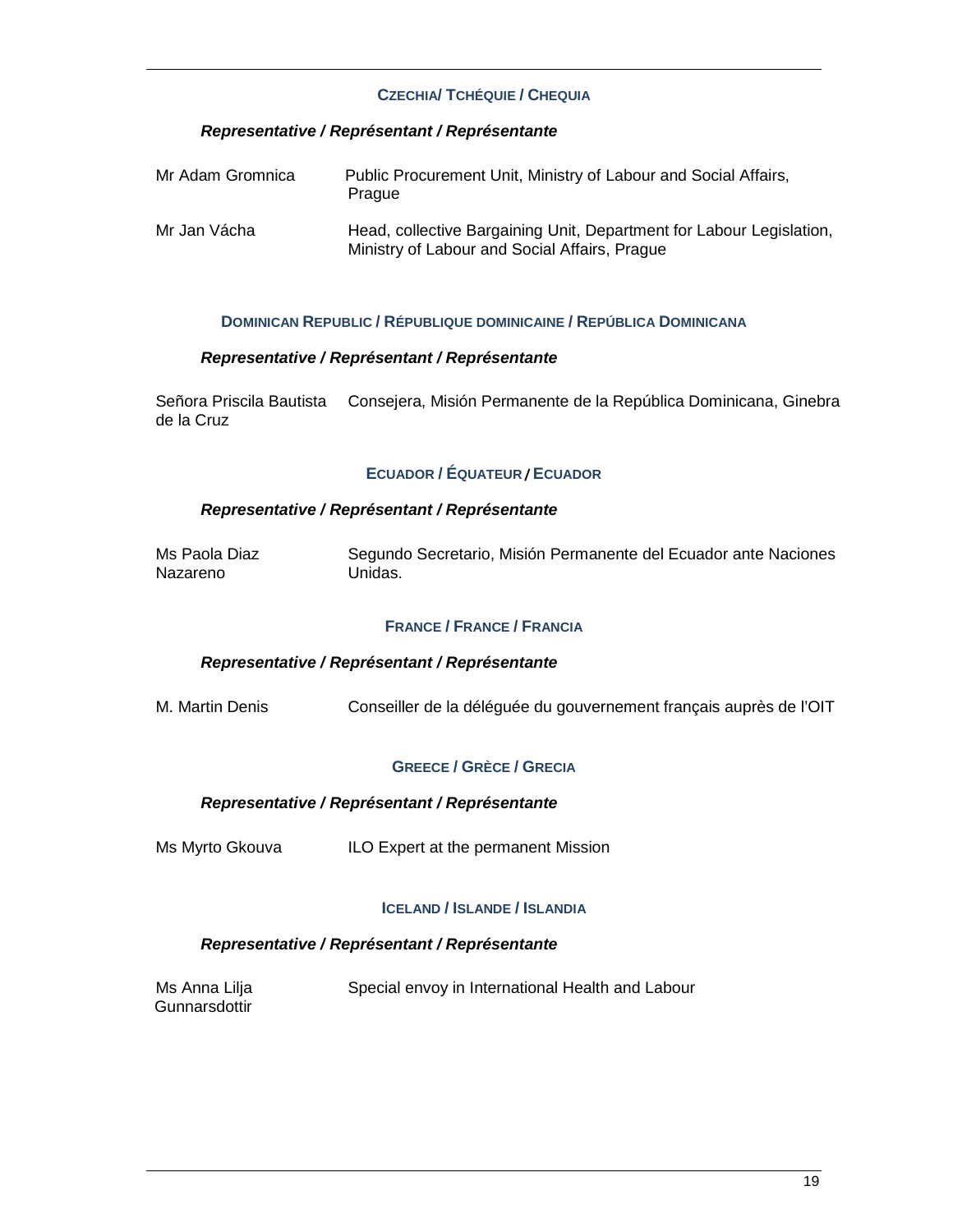### **ISRAEL / ISRAËL / ISRAEL**

## **Representatives / Représentantes / Représentantes**

| Ms. Judith Galilee<br>Metzer | Minister Counsellor, Permanent Mission of Israel to the UN,<br>Geneva |
|------------------------------|-----------------------------------------------------------------------|
| Ms. Daniela Roichman         | Adviser, Permanent Mission of Israel to the UN, Geneva                |
| Ms Tamara Sznaidleder        | Project Coordinator, Permanent Mission of Israel to the UN,<br>Geneva |

#### **KENYA / KENYA / KENIA**

### **Representative / Représentant / Représentante**

| Ms Millicent Muli | Minister Counsellor Labour, Kenya Mission to the United Nations |  |  |
|-------------------|-----------------------------------------------------------------|--|--|
|                   |                                                                 |  |  |

#### **MEXICO / MEXIQUE / MÉXICO**

### **Representative / Représentant / Représentante**

| Sra Érika Martínez<br>Liévano     | Ministra, Misión Permanente de Mexico, Ginebra |
|-----------------------------------|------------------------------------------------|
| Sr José Antonio<br>Hernández Vega | Asesor, Misión Permanente de Mexico, Ginebra   |

#### **MYANMAR**

| Ms Yin Po Myat    | Minister Counsellor, Permanent Mission of the Republic of the Union<br>of Myanmar to the United Nations Office, Geneva |
|-------------------|------------------------------------------------------------------------------------------------------------------------|
| Ms Khin Chan Myae | Second Secretary, Permanent Mission of the Republic of the Union<br>of Myanmar to the United Nations Office, Geneva    |

### **NORWAY / NORVÉGE / NORUEGO**

| Ms Tanya Marie | Senior legal advisor in the working Environment and Safety |
|----------------|------------------------------------------------------------|
| Samuelsen      | Department, Head of Norwegian ILO Committee, Norwegian     |
|                | Ministry of Labour and Social Affairs                      |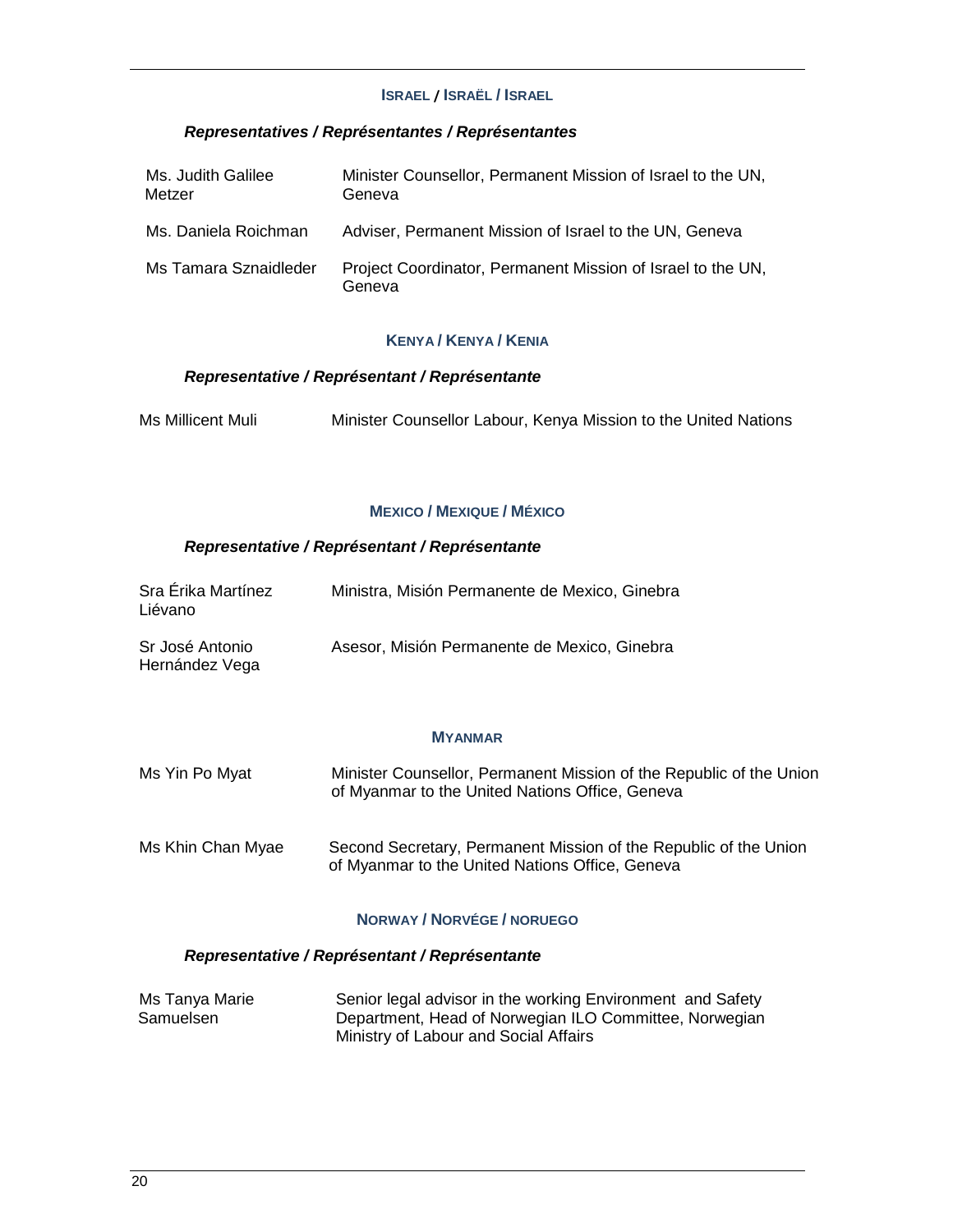### **PORTUGAL**

## **Representative / Représentant / Représentante**

Filipe Nunes **Permanent Mission of Portugal in Geneva** 

## **RUSSIAN FEDERATION / FÉDÉRATION DE RUSSIE / FEDERACIÓN DE RUSIA**

## **Representative / Représentant / Représentante**

Mr Andrey Kalinin Permanent mission of Russia

## **ZAMBIA / ZAMBIE / ZAMBIA**

## **Representative / Représentant / Représentante**

Mr Patrick Mtonga Permanent mission of Zambia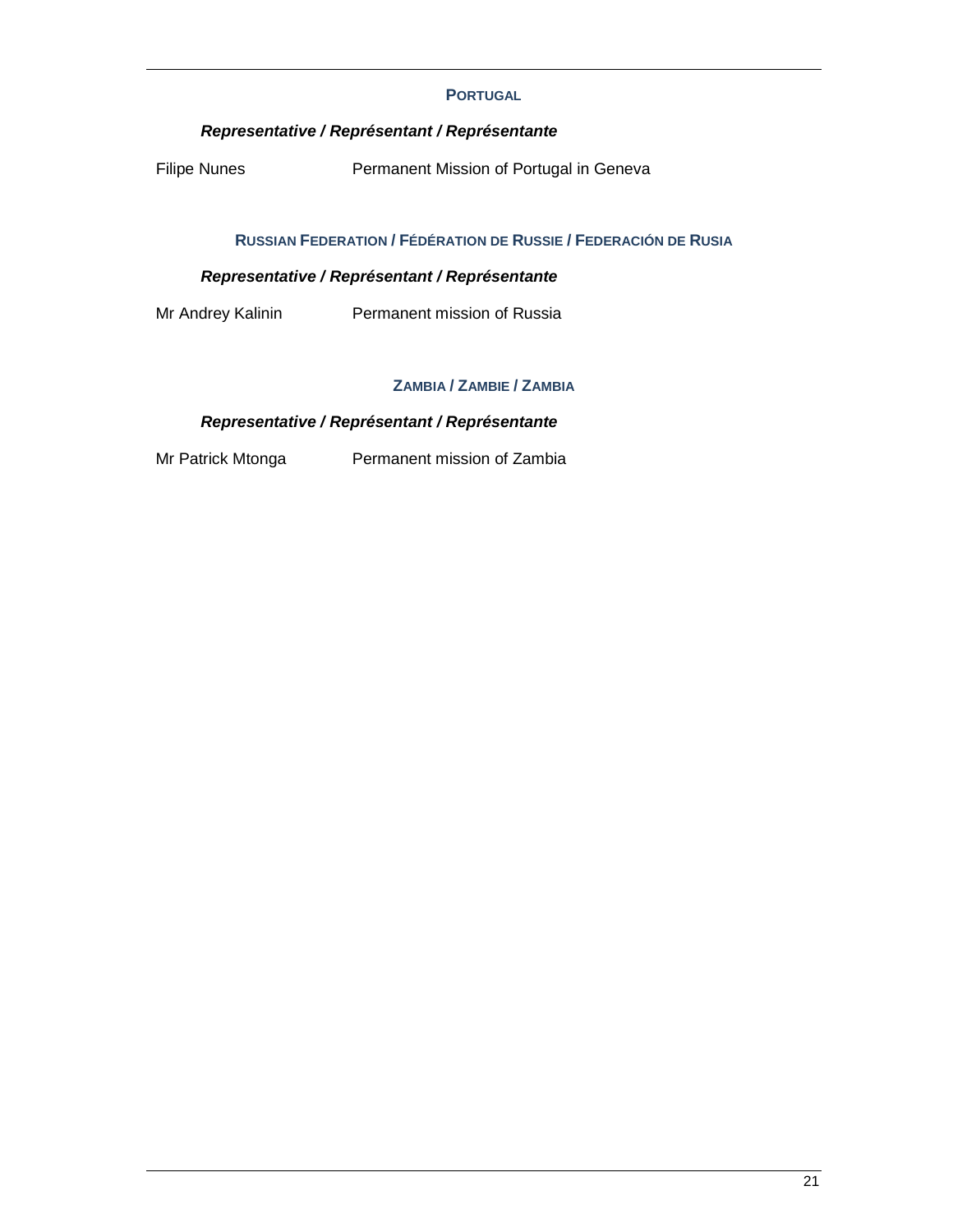Official international organizations Organisations internationales officielles Organizaciones internacionales oficiales

#### **EUROPEAN UNION UNION EUROPÉENNE UNIÓN EUROPEA**

| Ms Evelyne Pichot       | Team leader ILO relations at the European Commission's<br>Directorate General for Employment, Social Affairs |
|-------------------------|--------------------------------------------------------------------------------------------------------------|
| Mr Gerton Van Den Akker | Representative of the EU Delegation to the UN and other<br>international organisations in Geneva             |

## **COUNCIL OF EUROPE CONSEIL DE EUROPE CONSEJO DE EUROPA**

- Ms Niamh Casey Lawyer, Department of the European Social Charter, DG 1 – Human Rights and Rule of law
- Mr Henrik Kristensen Deputy executive Secretary of the European Committee of Social Rights, Department of the European Social Charter

#### **FOOD AND AGRICULTURE ORGANIZATION OF THE UNITED NATIONS ORGANISATION DES NATIONS UNIES POUR L'ALIMENTATION ET L'AGRICULTURE ORGANIZACIÓN DE LAS NACIONES UNIDAS PARA LA ALIMENTACIÓN Y LA AGRICULTURA**

| Mr Celso Mendes de | Policy Officer, FAO Liaison Office in Geneva |
|--------------------|----------------------------------------------|
| Carvalho           |                                              |

#### **OFFICE OF THE UNITED NATIONS HIGH COMMISSIONER FOR HUMAN RIGHTS BUREAU DU HAUT-COMMISSAIRE DES NATIONS UNIES AUX DROITS DE L'HOMME** OFICINA DEL ALTO COMISIONADO DE LAS NACIONES UNIDAS PARA LOS DERECHOS HUMANOS

| Ms Adrienne Gardaz | Adviser on Business & Human Rights, Office of the United<br>Nations High Commissioner for Human Rights |
|--------------------|--------------------------------------------------------------------------------------------------------|
| Ms Vlada Gurvich   | Office of the United Nations High Commissioner for Human<br>Rights                                     |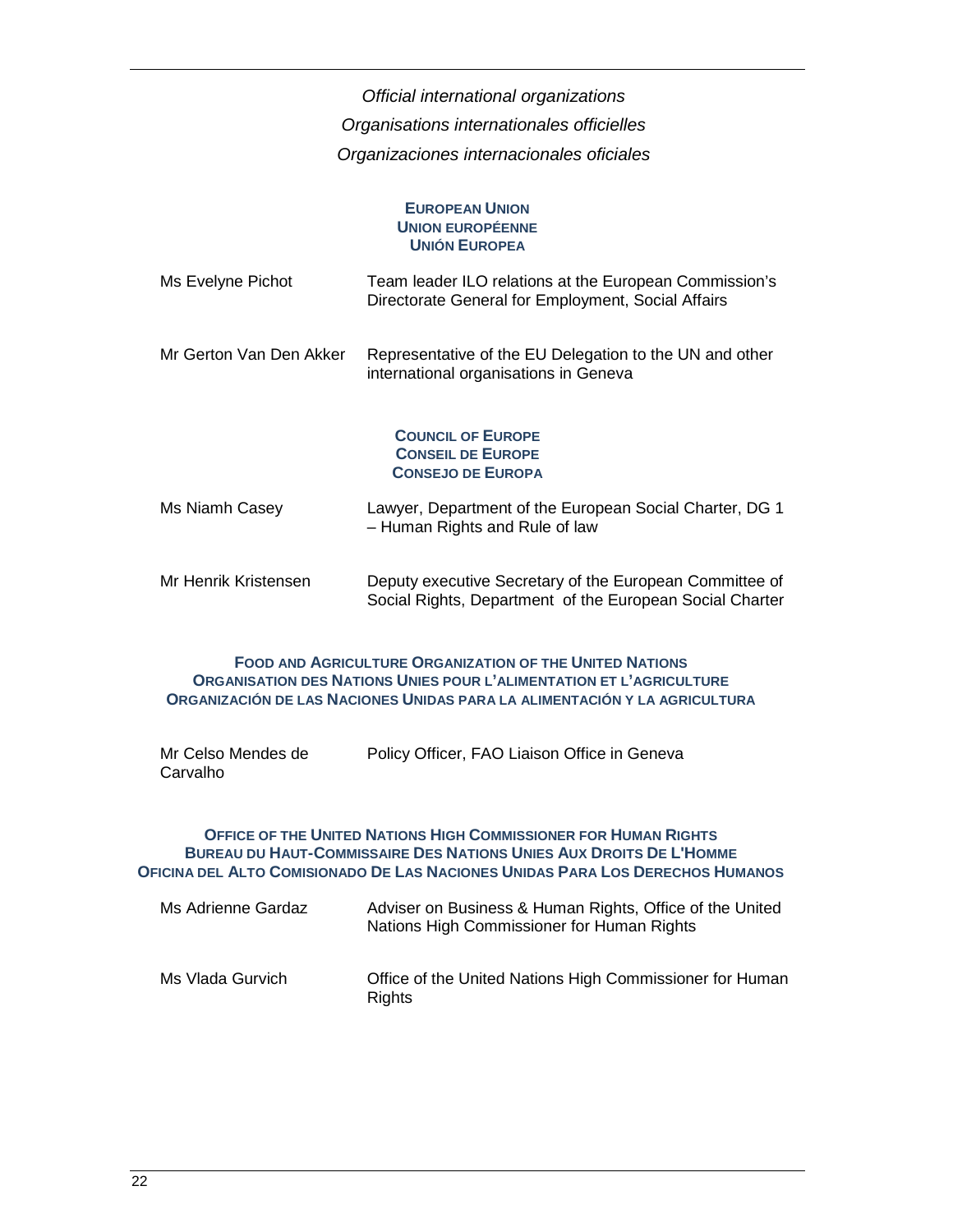#### **SECRETARIAT SECRÉTARIAT SECRETARÍA**

| INTERNATIONAL LABOUR OFFICE<br>BUREAU INTERNATIONAL DU TRAVAIL<br>ORGANIZACION INTERNACIONAL DEL TRABAJO | MDWSC/2020/3          |
|----------------------------------------------------------------------------------------------------------|-----------------------|
| Technical Meeting on Achieving Decent Work in Global Supply                                              | Geneva                |
| Chains                                                                                                   | 25-28 February 2020   |
| Réunion technique sur la réalisation du travail décent dans les                                          | Genève                |
| chaînes d'approvisionnement mondiales                                                                    | 25-28 Février 2020    |
| Reunión técnica sobre el logro del trabajo decente en las cadenas                                        | Ginebra               |
| mundiales de suministro                                                                                  | 25-28 de febrero 2020 |

Secretary General Secrétaire Générale Secretaria General

Deputy Secretary General Secrétaire général adjoint Secretario General Adjunto

Coordinator of the Meeting Greffière de la réunion Secretaria de Actas Assisted by

Assistée de Con la asistencia de

Title Name

Deborah Greenfield Vera Paquete-Perdigao

Kamran Fannizadeh

Lisa Wong

Carmen Bernales Caroline Chaigne Hope Aude Morgado Germaine Ndiaye

Principal Expert Expert Principal Experto Principal

> Assisted by: Assistés de: Con la asistencia de:

Colin Fenwick

Guillaume Delautre Caitlin Helfrich Wael Issa Julia Lear Vongai Masocha Maria Beatriz Mello da Cunha Kostas Papadakis (on call) Githa Roelans